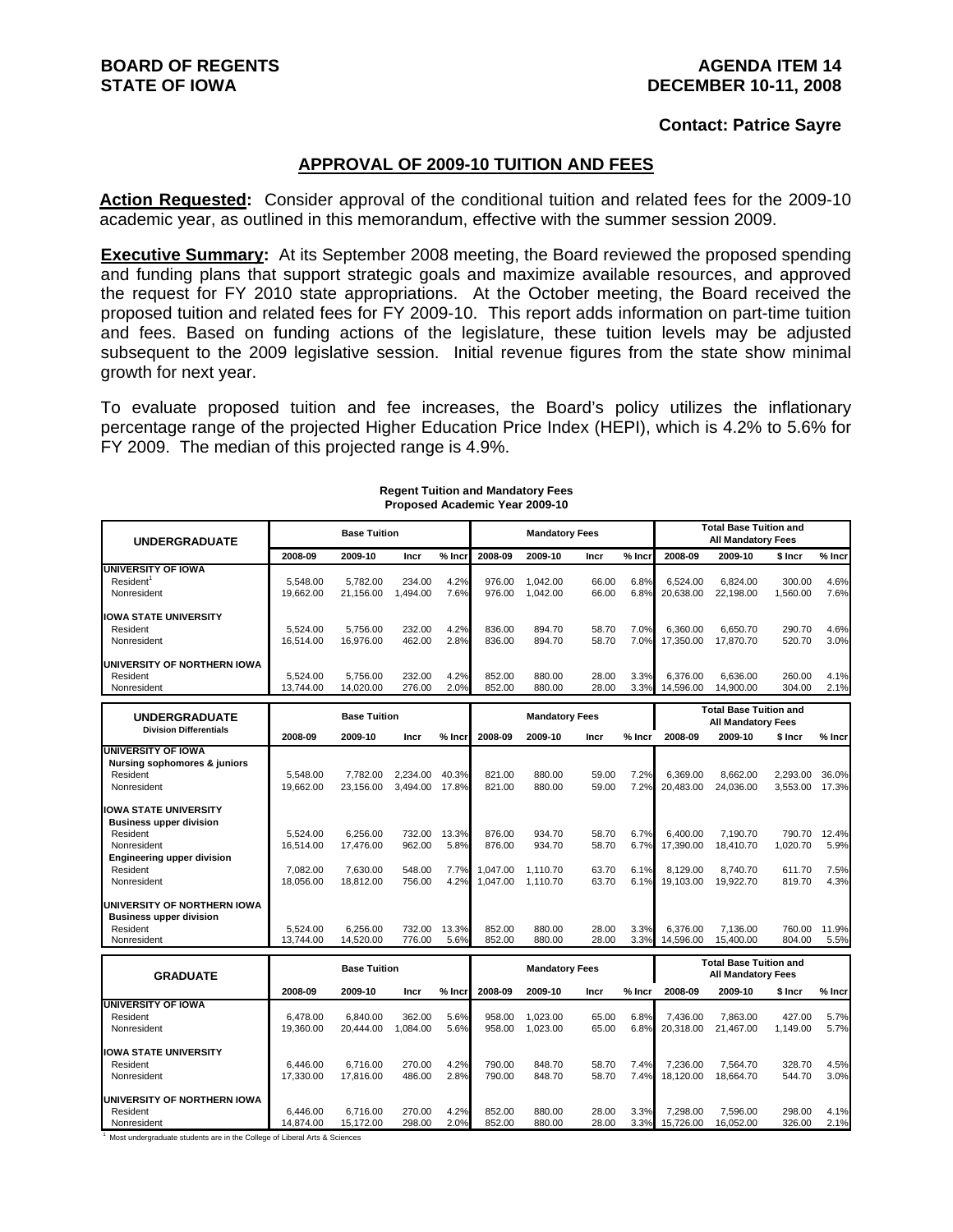# **BOARD OF REGENTS AGENUS AGENUS AGENUS AGENUS STATE OF IOWA** PAGE 2

# Undergraduate Tuition

Budgets for FY 2009 indicate that undergraduate tuition revenues are 70% of total tuition revenues at SUI; 82% at ISU; and 91% at UNI. Resident tuition accounts for 52% of total tuition revenues; SUI at 47%, ISU - 48%, and UNI - 86%. No temporary student surcharges are proposed for FY2010 at this time.

|            | General Undergraduate Tuition Increase Proposals | 2009-10 Academic Year |         |             |
|------------|--------------------------------------------------|-----------------------|---------|-------------|
|            |                                                  | Resident              |         | Nonresident |
| SUI        | \$234                                            | 4.2%                  | \$1,494 | 7.6%        |
| <b>ISU</b> | \$232                                            | 4.2%                  | \$462   | 2.8%        |
| UNI        | \$232                                            | 4.2%                  | \$276   | 2.0%        |

 In addition to the 4.2% tuition increase, the universities have requested the following for the 2009-10 academic year:

# State University of Iowa

 Nursing – both resident and nonresident sophomores and juniors (will not be levied on seniors and there are virtually no freshman) entering the fall of 2009, additional tuition of \$2,000 to maintain a student-to-faculty ratio of 8:1. The nation is facing a shortage of nurses, and an even more severe shortage of nursing faculty. Tuition increase will allow a 12% increase in admissions for the program. Resident tuition at SUI for the BSN program is the second lowest among colleges of nursing in the Big Ten peer group

#### Iowa State University

- Engineering both resident and non resident upper division (juniors and seniors) entering the fall of 2009, additional tuition of \$250. This is the fourth and final year of implementation and is half of prior years' supplements. Supplements contribute to reducing the student-tofaculty ratio, renovating laboratories and updating equipment, and strengthening undergraduate programs in the university's second largest college.
- Business both resident and nonresident upper division (juniors and seniors) entering the fall of 2009, additional tuition of \$500. This is the first year of a three-year implementation plan to reduce student-to-faculty ratio and large average class sizes, and enhance professional development and leadership programs for students.

# University of Northern Iowa

 Business – both resident and nonresident upper division (juniors and seniors) entering the fall of 2009, additional tuition of \$500. This is the first year of a three-year implementation plan to reduce student-to-faculty ratio and large average class sizes, expand curriculum offerings, and expand professional skills development.

Graduate and Professional Tuition

|            |       | 2009-10 Academic Year | General Graduate/Professional Tuition Increase Proposals |             |
|------------|-------|-----------------------|----------------------------------------------------------|-------------|
|            |       | Resident              |                                                          | Nonresident |
| <b>SUI</b> | \$362 | 5.6%                  | \$1,084                                                  | 5.6%        |
| <b>ISU</b> | \$270 | 4.2%                  | \$486                                                    | 2.8%        |
| 'JNI       | \$270 | 4.2%                  | \$298                                                    | 2.0%        |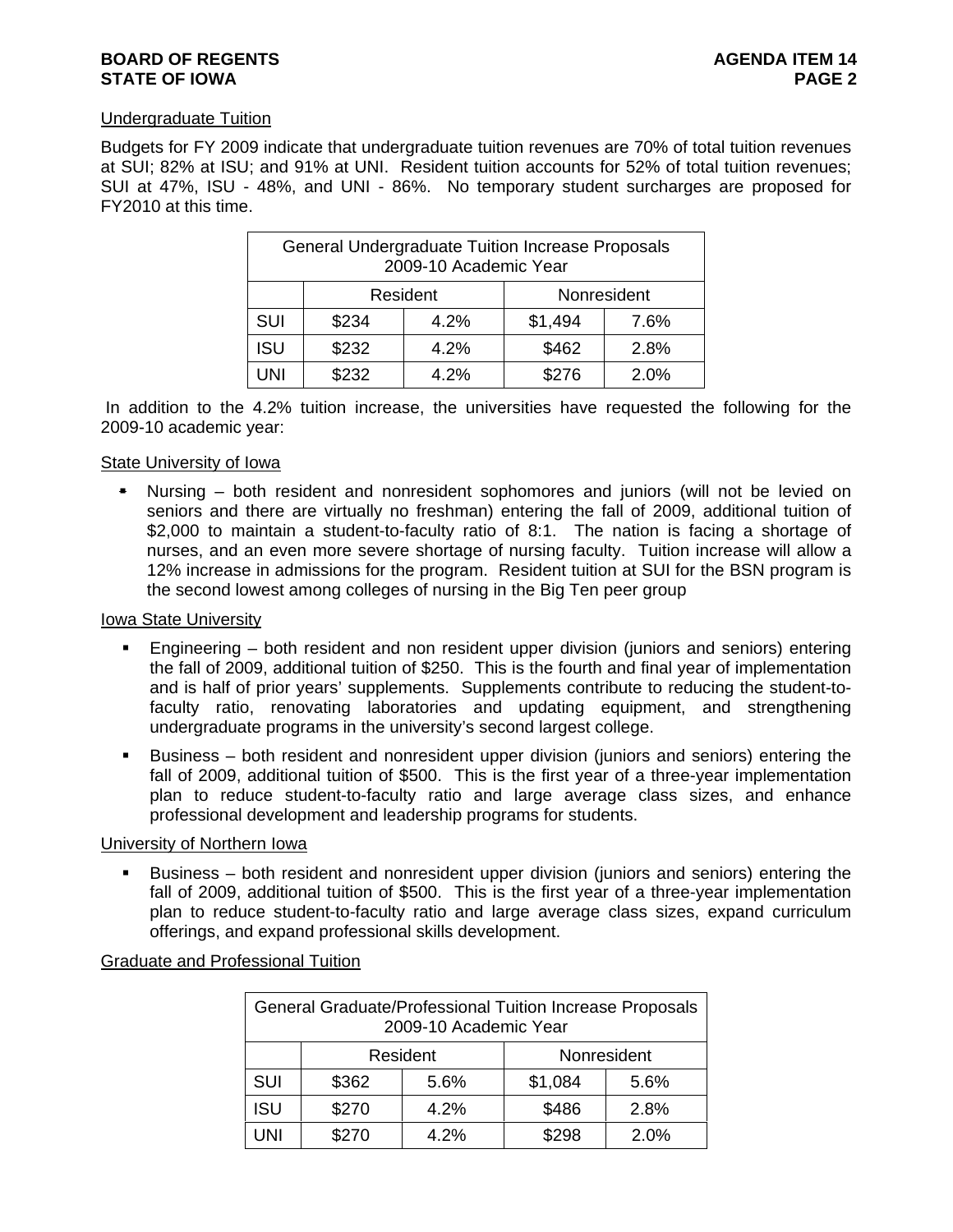In addition to base tuition increases for graduate/professional programs, the universities have requested the following for the 2009-10 academic year:

# State University of Iowa

- Physical Therapy for those entering the fall of 2009, additional tuition of \$1,200 for resident/nonresident. *US News and World Report* currently ranks the graduate program in Physical Therapy and Rehabilitation Science as the #3 program in the country for public institutions. This supplemental tuition is the first request to expand student scholarship, enhance technology services and improve the student-to-faculty ratio.
- Master of Nursing (MSN and MSN:CNL) for resident/nonresident, additional tuition of \$2,000 to be used to improve student-to-faculty ratio and provide additional exposure to research experience for MSN students. For six nursing specialties, the College of Nursing is recognized as a national leader by *US News and World Report*.
- Master of Speech Pathology/ Doctor of Audiology for those entering fall 2009, additional tuition of \$1,600. The graduate program in Speech Pathology is ranked #1 and the Audiology graduate program is ranked #2 in the nation. This first tuition supplement request will be used to meet extensive clinic practicum needs. Audiology students in their fourth year will not be subject to this tuition as they are working off campus in outplacements.
- Master of Business Administration for students entering in the fall of 2009, resident students will pay additional tuition of \$1,900 and nonresident students will see an increase of \$3,500 in this first year of a two-year phase in. This nationally-recognized program will use these supplemental funds to increase international business study, an important skill development limited at this time to China and Hong Kong.
- Dentistry for those entering the fall of 2009, additional tuition of \$3,000 for resident/nonresident. As the state's only dental school, the College of Dentistry requests a four-year phase in of additional funds to hire a Director of Student Learning and Mentorship, invest in faculty development and support the operating costs of the Board-approved master plan for the College of Dentistry (October 2007).
- Law for both resident and nonresident students, additional tuition of \$2,450 for academic programming and student services, additionally three faculty positions lost due to past budget constraints will be filled.
- Physician Assistant for those entering the fall of 2009, additional tuition of \$1,000 for resident/nonresident students to enhance the quality and substance of this program. This program is one of the University's premiere programs as evidenced by its current #1 ranking by *US News and World Report*.
- Medicine As in 2009, in lieu of a percentage tuition increase for medical students, SUI proposes the following to slow the rate of nonresident tuition and bring resident tuition rates up to the level of other peer institutions:
	- o A base tuition increase of \$1,578 (7%) for resident medical students enrolled prior to Fall 2007.
	- $\circ$  A base tuition increase of \$1,578 (6.2%) for resident medical students enrolled Fall 2007, Fall 2008 and Fall 2009.
	- o A base tuition increase of \$1,578 (3.8%) for nonresident medical students.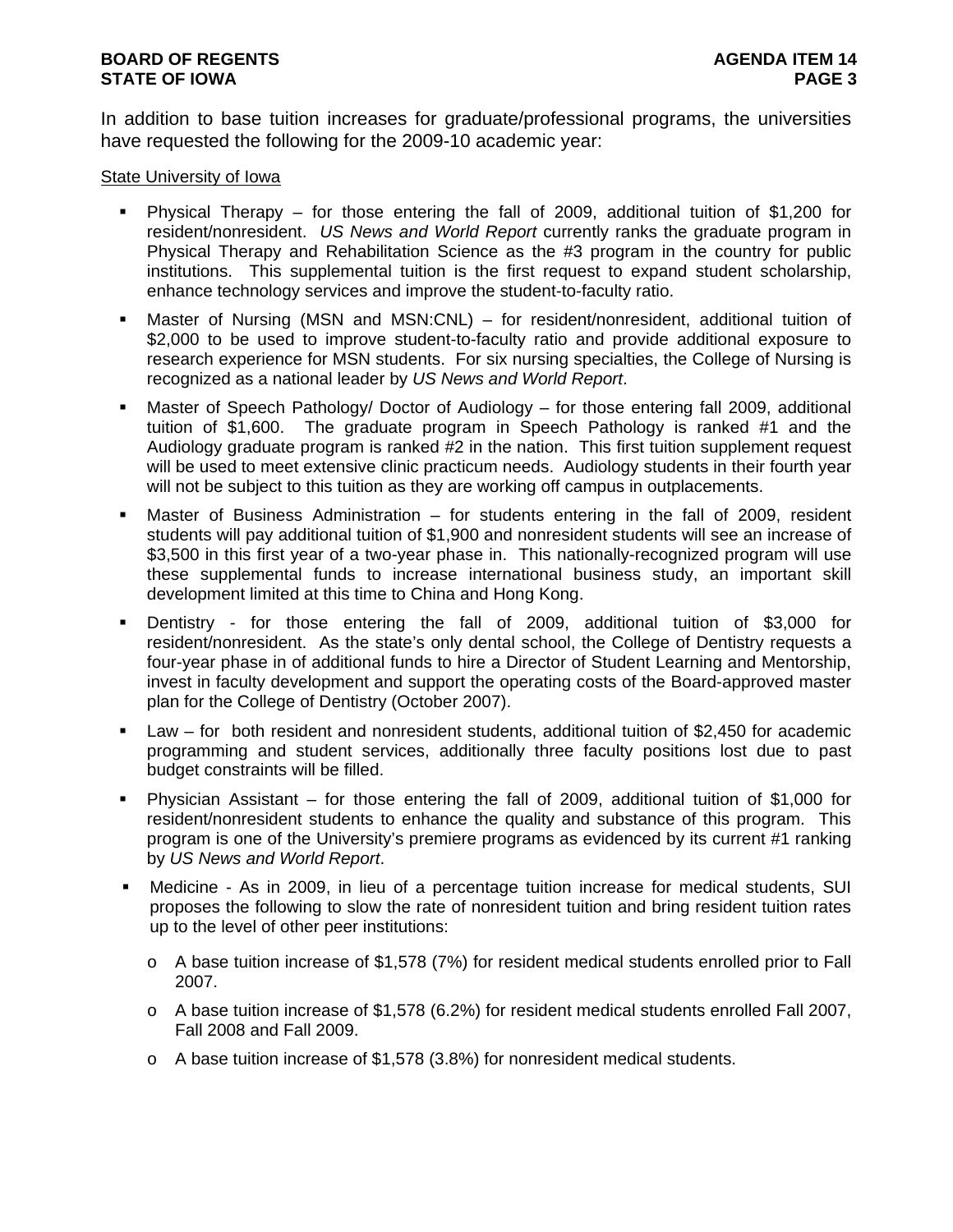# **BOARD OF REGENTS AGENUS AGENUS AGENUS AGENUS STATE OF IOWA** PAGE 4

# Iowa State University

- Engineering for both resident and nonresident, additional tuition of \$500. Funds will be used to enhance the educational experience of current graduate students as well as for programs to grow graduate enrollment.
- Veterinary Medicine for fourth-year professional veterinary students, an additional tuition of \$7,500; resident and nonresident. The fourth year is a 12-month program including clinical work. Funds are needed due to new accreditation requirements for clinical training and clinical equipment costs. Students were informed of this clinical fee at admission.

# University of Northern Iowa

 Business – both resident and nonresident, additional tuition of \$500. This is the first year of a three-year implementation plan to reduce student-to-faculty ratio and large average class sizes, expand curriculum offerings, and expand professional skills development.

# Unit Cost of Instruction versus Tuition

Board policy requires that tuition for nonresident undergraduate students should, at a minimum, cover the full cost of their education at each Regent university. The Board has historically utilized university compiled information regarding the cost of instruction per student ("unit cost") to measure compliance.

The unit cost represents general fund supported cost of instruction of a full-time equivalent student at a given level and includes certain assumptions relative to instructional costs at the various student levels (i.e., lower division undergraduates, upper division undergraduates, graduate, and professional). Costs such as building repairs, public service, scholarships and fellowships, auxiliary enterprises, health care units, indirect cost recovery, and capitals are excluded from the unit cost calculations.

The most recent unit cost study, based on FY 2007 expenditures, was presented to the Board in May 2008. Proposed tuition for nonresident undergraduates exceeds the projected unit costs of instruction at all three universities.

|            | FY 2009 Undergraduate Tuition Only |             | Estimated FY 2009                 |
|------------|------------------------------------|-------------|-----------------------------------|
|            | Resident                           | Nonresident | Undergraduate<br><b>Unit Cost</b> |
| <b>SUI</b> | \$5,548                            | \$19,662    | \$10,674                          |
| <b>ISU</b> | \$5,524                            | \$16,514    | \$10,820                          |
| <b>UNI</b> | \$5,524                            | \$13,744    | \$11,332                          |

# Tuition Set-Aside for Student Financial Aid

The Board's tuition policy mandates that a minimum of 15% of gross tuition proceeds be set-aside for student financial aid, a mix of need-based and merit-based aid. This combination of financial assistance is essential for the universities to attract high achieving students as well as provide affordable higher education.

The proposed set-aside percentages for student financial aid for FY 2009 are: SUI at 20%; ISU at 15%; and UNI at 18%. Each university has met or exceeded the minimum requirements for setaside during the last several years.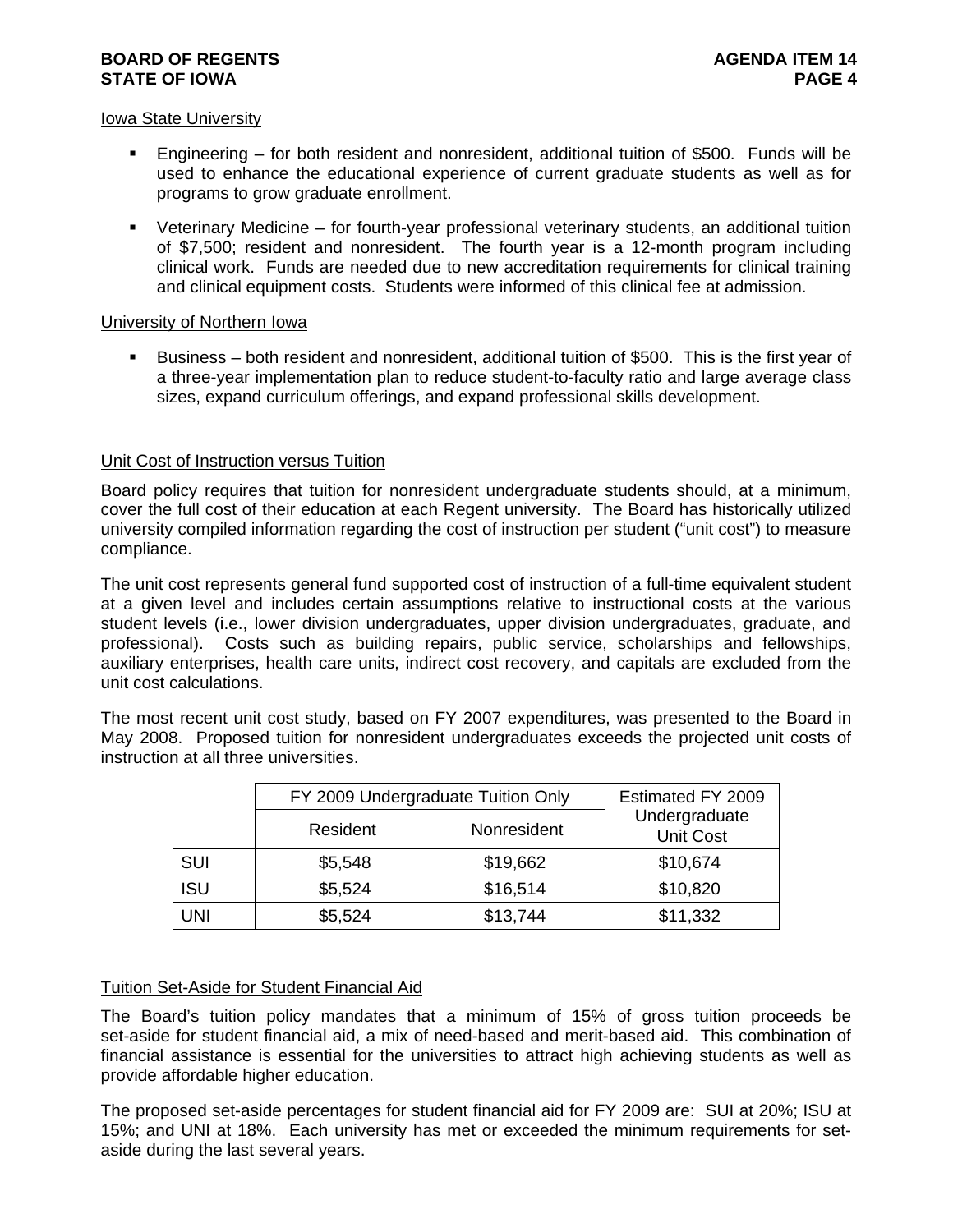#### Projected Tuition Revenue Increases

Based on anticipated Fall 2009 enrollments, the combined additional revenues from the proposed undergraduate and graduate/professional tuition rate increases are expected to provide additional revenues and set-aside funding for the 2009-10 academic year. In September, base tuition revenues for the Regent universities were estimated at a 4.2% inflationary increase resulting in an additional \$22.6 million.

Requested nonresident undergraduate tuition increases are 7.6% for SUI, 2.8% for ISU and 2.0% for UNI. Incremental gross revenues based on these percentages are projected to provide approximately \$26.6 million – an increase due to higher enrollments. The requested additional professional and upper division business and engineering tuition increases are expected to provide an additional \$7.2 million for those programs. After the Board-mandated tuition set-aside for financial aid of \$5.4 million, the incremental net tuition revenues are approximately \$28.3 million.

Based on funding actions of the legislature, charges to students may be adjusted subsequent to the 2009 legislative session.

#### Mandatory Fee Increases

Mandatory fees, charged to each student, provide a distinct resource to respond to specific needs of students. Each University proposed increases for most of the mandatory fees. The majority of the requested increases were within the HEPI range.

|                                       |                 |                                                                                                                                                                                                                                                                                                                                                                                                                                                                                                                                                                                                                                                                      |                          |            | <b>Mandatory Fee Proposals</b> |            |                         |            |            |            |                |                 |
|---------------------------------------|-----------------|----------------------------------------------------------------------------------------------------------------------------------------------------------------------------------------------------------------------------------------------------------------------------------------------------------------------------------------------------------------------------------------------------------------------------------------------------------------------------------------------------------------------------------------------------------------------------------------------------------------------------------------------------------------------|--------------------------|------------|--------------------------------|------------|-------------------------|------------|------------|------------|----------------|-----------------|
|                                       | SUI             |                                                                                                                                                                                                                                                                                                                                                                                                                                                                                                                                                                                                                                                                      |                          |            | <b>ISU</b>                     |            |                         |            | <b>UNI</b> |            |                |                 |
|                                       | Actual          | Proposed                                                                                                                                                                                                                                                                                                                                                                                                                                                                                                                                                                                                                                                             | Increase                 |            | Actual                         | Proposed   | Increase                |            | Actual     | Proposed   | Increase       |                 |
|                                       | 2008-09         | 2009-10                                                                                                                                                                                                                                                                                                                                                                                                                                                                                                                                                                                                                                                              | \$                       | $\%$       | 2008-09                        | 2009-10    | \$                      | %          | 2008-09    | 2009-10    | \$             | %               |
| Computer <sup>(1)</sup>               | 400.00          | 417.00                                                                                                                                                                                                                                                                                                                                                                                                                                                                                                                                                                                                                                                               | 17.00                    | 4.3%       | 226.00                         | 230.00     | 4.00                    | 1.8%       | 193.00     | 200.00     | 7.00           | 3.6%            |
| Health                                | 200.00          | 209.00                                                                                                                                                                                                                                                                                                                                                                                                                                                                                                                                                                                                                                                               | 9.00                     | 4.5%       | 190.00                         | 196.00     | 6.00                    | 3.2%       | 162.00     | 166.00     | 4.00           | 2.5%            |
| <b>Health Facility</b>                | 10.00           | 10.00                                                                                                                                                                                                                                                                                                                                                                                                                                                                                                                                                                                                                                                                | $\overline{\phantom{a}}$ | 0.0%       | 16.00                          | 16.00      | $\blacksquare$          | 0.0%       | 33.00      | 29.00      |                | $(4.00) -12.1%$ |
| <b>Student Activities</b>             | 60.00           | 63.00                                                                                                                                                                                                                                                                                                                                                                                                                                                                                                                                                                                                                                                                | 3.00                     | 5.0%       | 66.20                          | 67.70      | 1.50                    | 2.3%       |            |            |                |                 |
| <b>Student Services</b>               | 65.00           | 73.00                                                                                                                                                                                                                                                                                                                                                                                                                                                                                                                                                                                                                                                                | 8.00                     | 12.3%      | 225.80                         | 170.20     | (55.60)                 | $-24.6%$   | 227.00     | 215.00     | (12.00)        | $-5.3%$         |
| <b>Student Union</b>                  | 104.00          | 108.00                                                                                                                                                                                                                                                                                                                                                                                                                                                                                                                                                                                                                                                               | 4.00                     | 3.8%       |                                |            |                         |            |            |            |                |                 |
| <b>Building</b>                       | 119.00          | 119.00                                                                                                                                                                                                                                                                                                                                                                                                                                                                                                                                                                                                                                                               | $\overline{\phantom{a}}$ | 0.0%       | 112.00                         | 81.50      | (30.50)                 | $-27.2%$   | 237.00     | 235.00     | (2.00)         | $-0.8%$         |
| Career Services - Undergrad           | 18.00           | 19.00                                                                                                                                                                                                                                                                                                                                                                                                                                                                                                                                                                                                                                                                | 1.00                     | 5.6%       |                                |            |                         |            |            |            |                |                 |
| Arts & Cultural Events <sup>(2)</sup> | 0.00            | 24.00                                                                                                                                                                                                                                                                                                                                                                                                                                                                                                                                                                                                                                                                | 24.00                    | <b>NEW</b> |                                |            |                         |            |            |            |                |                 |
| Recreation <sup>(3)</sup>             | 0.00            | 0.00                                                                                                                                                                                                                                                                                                                                                                                                                                                                                                                                                                                                                                                                 |                          |            |                                | 133.30     | 133.30                  | <b>NEW</b> |            | 35.00      | 35.00          | <b>NEW</b>      |
| <b>Totals</b>                         | 976.00          | 1,042.00                                                                                                                                                                                                                                                                                                                                                                                                                                                                                                                                                                                                                                                             | 66.00                    | 6.8%       | 836.00                         | 894.70     | 58.70                   | 7.0%       | 852.00     | 880.00     | 28.00          | 3.3%            |
|                                       | detailed below. | students majoring in Business Administration, Engineering, and College of Public Health at SUI and for students majoring in Business,<br>Engineering, & Computer Science at ISU are higher. Graduate rates at ISU are lower. The 2009-10 proposals for differential computer fees are<br><sup>2</sup> SUI - new Arts & Cultural fee is currently an approved miscellaneous fee only for College of Liberal Arts and Sciences undergraduates. Proposed<br>that fee becomes mandatory for all students.<br><sup>3</sup> Recreation fee is a new fee. For ISU, Recreation Services became an auxilliary enterprise, and fees previously included under Student Services |                          |            |                                |            |                         |            |            |            |                |                 |
|                                       |                 | are added to expenses related to the recreation facilities expansion and renovation. For UNI, fees previously under Student Services have been<br>reallocated to this line and new dollars have been added.                                                                                                                                                                                                                                                                                                                                                                                                                                                          |                          |            |                                |            |                         |            |            |            |                |                 |
|                                       |                 | SUI                                                                                                                                                                                                                                                                                                                                                                                                                                                                                                                                                                                                                                                                  |                          |            |                                | <b>ISU</b> |                         |            |            | <b>UNI</b> |                |                 |
|                                       | Actual          | Proposed                                                                                                                                                                                                                                                                                                                                                                                                                                                                                                                                                                                                                                                             | Increase                 |            | Actual                         | Proposed   | Increase                |            | Actual     | Proposed   | Increase       |                 |
|                                       | 2008-09         | 2009-10                                                                                                                                                                                                                                                                                                                                                                                                                                                                                                                                                                                                                                                              | \$                       | %          | 2008-09                        | 2009-10    | \$                      | %          | 2008-09    | 2009-10    | \$             | $\%$            |
| <b>Computer</b>                       |                 |                                                                                                                                                                                                                                                                                                                                                                                                                                                                                                                                                                                                                                                                      |                          |            |                                |            |                         |            |            |            |                |                 |
| General (CLAS - SUI)                  | 400             | 417                                                                                                                                                                                                                                                                                                                                                                                                                                                                                                                                                                                                                                                                  | 17                       | 4.3%       | 226                            | 230        | 4                       | 1.8%       | 193        | 200        | $\overline{7}$ | 3.6%            |
| <b>Business - Undergrad</b>           | 538             | 561                                                                                                                                                                                                                                                                                                                                                                                                                                                                                                                                                                                                                                                                  | 23                       | 4.3%       | 266                            | 270        | 4                       | 1.5%       |            |            |                |                 |
| <b>Business - Grad</b>                |                 |                                                                                                                                                                                                                                                                                                                                                                                                                                                                                                                                                                                                                                                                      |                          |            | 220                            | 224        | 4                       | 1.8%       |            |            |                |                 |
| <b>Computer Science</b>               |                 |                                                                                                                                                                                                                                                                                                                                                                                                                                                                                                                                                                                                                                                                      |                          |            | 437                            | 446        | 9                       | 2.1%       |            |            |                |                 |
| Engineering                           | 586             | 611                                                                                                                                                                                                                                                                                                                                                                                                                                                                                                                                                                                                                                                                  | 25                       | 4.3%       | 437                            | 446        | 9                       | 2.1%       |            |            |                |                 |
| Graduate                              |                 |                                                                                                                                                                                                                                                                                                                                                                                                                                                                                                                                                                                                                                                                      |                          | 13.3%      | 180                            | 184        | $\overline{\mathbf{4}}$ | 2.2%       |            |            |                |                 |
| Law<br>Nursing                        | 600<br>245      | 680<br>255                                                                                                                                                                                                                                                                                                                                                                                                                                                                                                                                                                                                                                                           | 80<br>10                 | 4.1%       |                                |            |                         |            |            |            |                |                 |
| Pharm D                               | 554             | 578                                                                                                                                                                                                                                                                                                                                                                                                                                                                                                                                                                                                                                                                  | 24                       | 4.3%       |                                |            |                         |            |            |            |                |                 |
| Public Health MS/PhD                  | 585             | 610                                                                                                                                                                                                                                                                                                                                                                                                                                                                                                                                                                                                                                                                  | 25                       | 4.3%       |                                |            |                         |            |            |            |                |                 |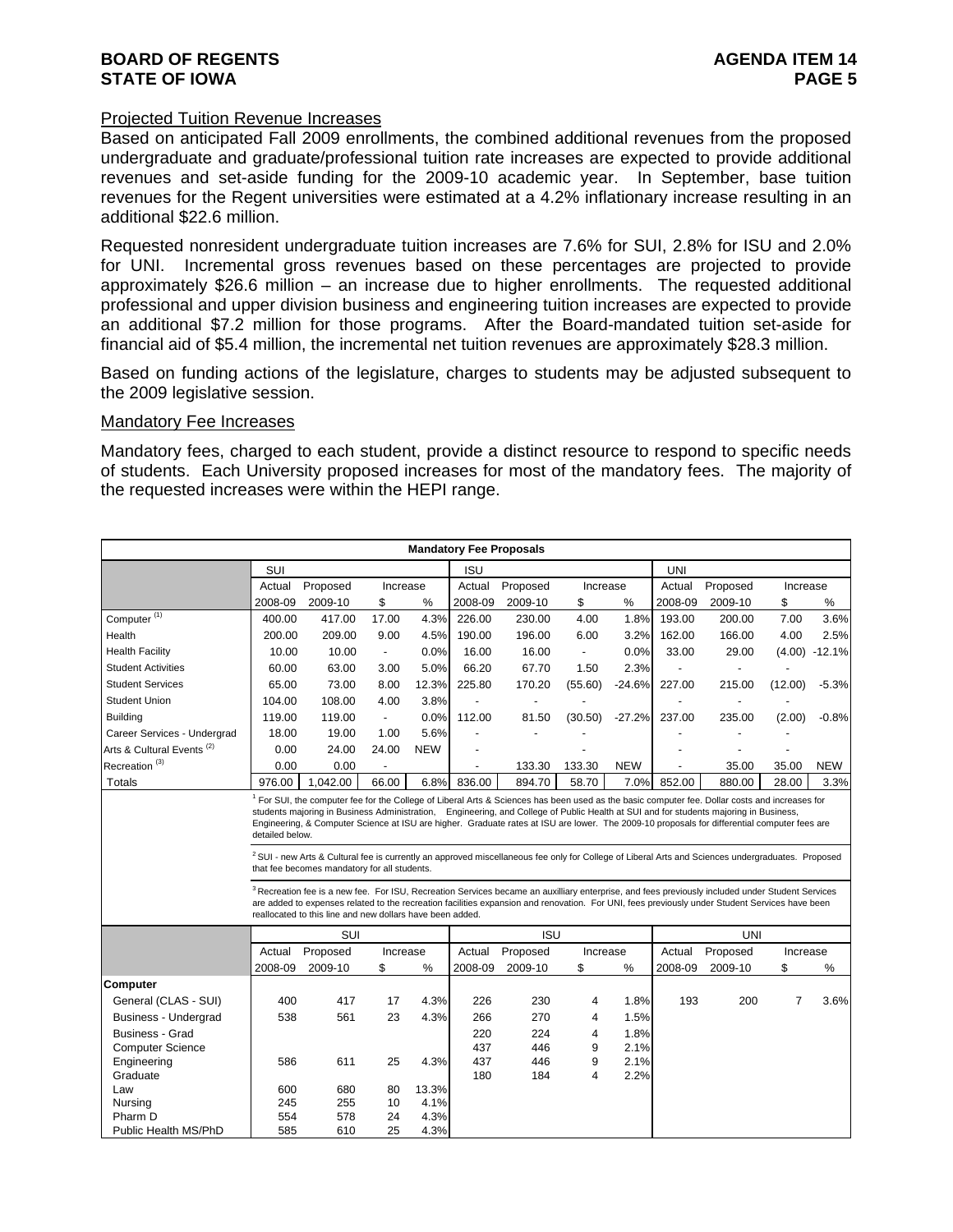Fee proposals for the 2009-10 academic year that vary from the identified range (unless due to rounding) are highlighted below:

# University of Iowa

- College of Law computer fee proposal is an increase of \$80 (13.3%) to assist the Law Library in providing necessary instructional technology to students and faculty. The incremental fee is expected to generate \$52,000.
- The proposed Student Services fee increase of \$8 (12.3%) will be used to support extraordinary operating expenses of the University's CAMBUS service (\$5 of the total increase). Much of the needed funds will offset the increase in fuel costs as the CAMBUS system receives no state appropriations support.
- A new fee, Arts and Cultural Events, of \$24 is proposed. This fee would replace a miscellaneous fee for undergraduates in the College of Liberal Arts and Sciences. This fee would support production costs in the Division of Performing Arts and allow more students to benefit from free or reduced-price admissions to performances and exhibitions.

NOTE: Based on Board action at the September 2006 meeting, mandatory student fees at the University of Iowa are expected to increase for the 2010-11 academic year by \$219 to fund the construction of the Campus Recreation and Wellness Center.

# Iowa State University

- A new fee- Recreation- is proposed for \$133.30. As Recreation Services became an auxiliary enterprise as of July 2008, this fee would show expenses related to the recreation facilities expansion and renovation. The fee consists of \$62.80 (which includes a \$2.40 inflationary factor for FY 2010) and \$30.50 for recreation costs transferred from Student Services and Building Fees, respectively, and an additional \$40 to fund a combination of architectural, design and construction costs.
- Student Services fee of \$170.20 combines a decrease of \$55.60 from of the removal of recreation to a separate category (-\$62.80) and an increase for CyRide to offset rising fuel prices and mandated minimum wage increases.

# University of Northern Iowa

- A new fee, Recreation, is proposed for \$35.00. This is a reallocation of \$23 from Student Services and \$12 as a new request. This fee will allow for increased hours of access to Wellness and Recreation Services.
- Student Services, at \$215, is a decrease over the previous year due to reallocation of \$23 to the new Recreation fee and new funds to support student organizations and activities.

# Estimated Cost of Attendance

Iowa Code §262.9(18) requires the Board to publish the estimated total cost of attending the Regent universities, including room and board and other costs, at the same time that it publishes final tuition and mandatory fees.

Based on the preceding tuition proposal and university projected increases for room, board, and other costs, the following table estimates the total cost of attendance for a resident undergraduate student.

Other costs, as quantified for financial aid calculations, include the universities' estimates of student costs for books, supplies, transportation, and personal expenses.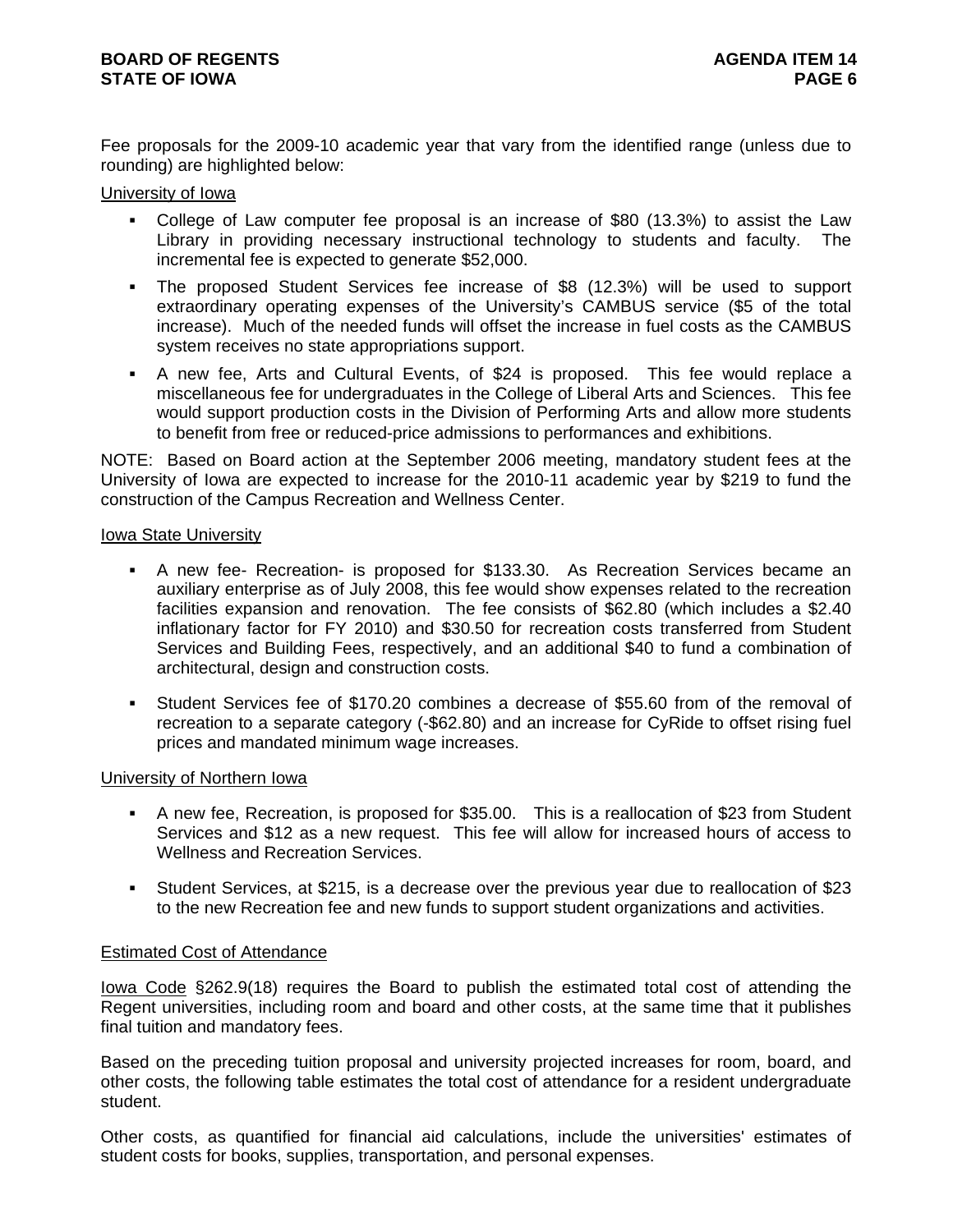|            |                                |            | 2009-10 Academic Year<br><b>Resident Undergraduate</b><br><b>Estimated Cost of Attendance</b> |             |          |          |
|------------|--------------------------------|------------|-----------------------------------------------------------------------------------------------|-------------|----------|----------|
|            | Tuition                        | Room &     | Other                                                                                         | Estimated   | \$       | ℅        |
|            | & Fees*                        | Board**    | Costs**                                                                                       | Totals**    | Increase | Increase |
| <b>SUI</b> | \$6,824.00                     | \$7,504.00 | \$4,574.00                                                                                    | \$18,902.00 | \$963.00 | 5.4%     |
| <b>ISU</b> | 6,650.70                       | 7,332.00   | 4,630.00                                                                                      | 18,612.70   | 939.70   | 5.3%     |
| <b>UNI</b> | 6,636.00                       | 7,062.00   | 4,432.00                                                                                      | 18,130.00   | 581.00   | 3.3%     |
| Average    | \$6,703.57                     | \$7,299.33 | \$4,545.33                                                                                    | \$18,548.23 | \$827.90 | 4.7%     |
|            | *<br>Proposed<br>** Estimated. |            |                                                                                               |             |          |          |

# Tuition-Related Miscellaneous Charges

The University of Iowa is requesting the establishment of two dentistry certificate program fees, which would not be subject to student aid set-aside. These fees would be for post-DDS students.

- Orthodontics certificate program fee of \$10,352. This is the final increase of a planned three year phase in. It includes a 4.2% increase on the base fee and an additional \$4,000. This program is only offered as a two-year certificate plus M.S. degree program -- students must pay both the certificate fee and graduate tuition.
- Endodontics certificate program fee of \$36,682. This fee applies to international students with no U.S.-recognized DDS degree; includes a 4.2% increase on the base fee and an additional \$25,000. Significant time and resources are required to bring foreign-trained dentists up to the skill level of graduating senior dental students.

Additionally, the University of Iowa requests the addition of \$90 per semester hour for the MBA –for Professionals and Managers. This miscellaneous fee is also not subject to tuition set-aside. New funds will be used for the extension courses taught in Des Moines, Cedar Rapids and the Quad Cities. To expand:

- o global learning activities
- o remote access
- $\circ$  networking activities and communication among current and former MBA-PM students
- o improve off-site facilities

The remaining proposed increases are consistent with tuition proposals for the 2009-10 academic year.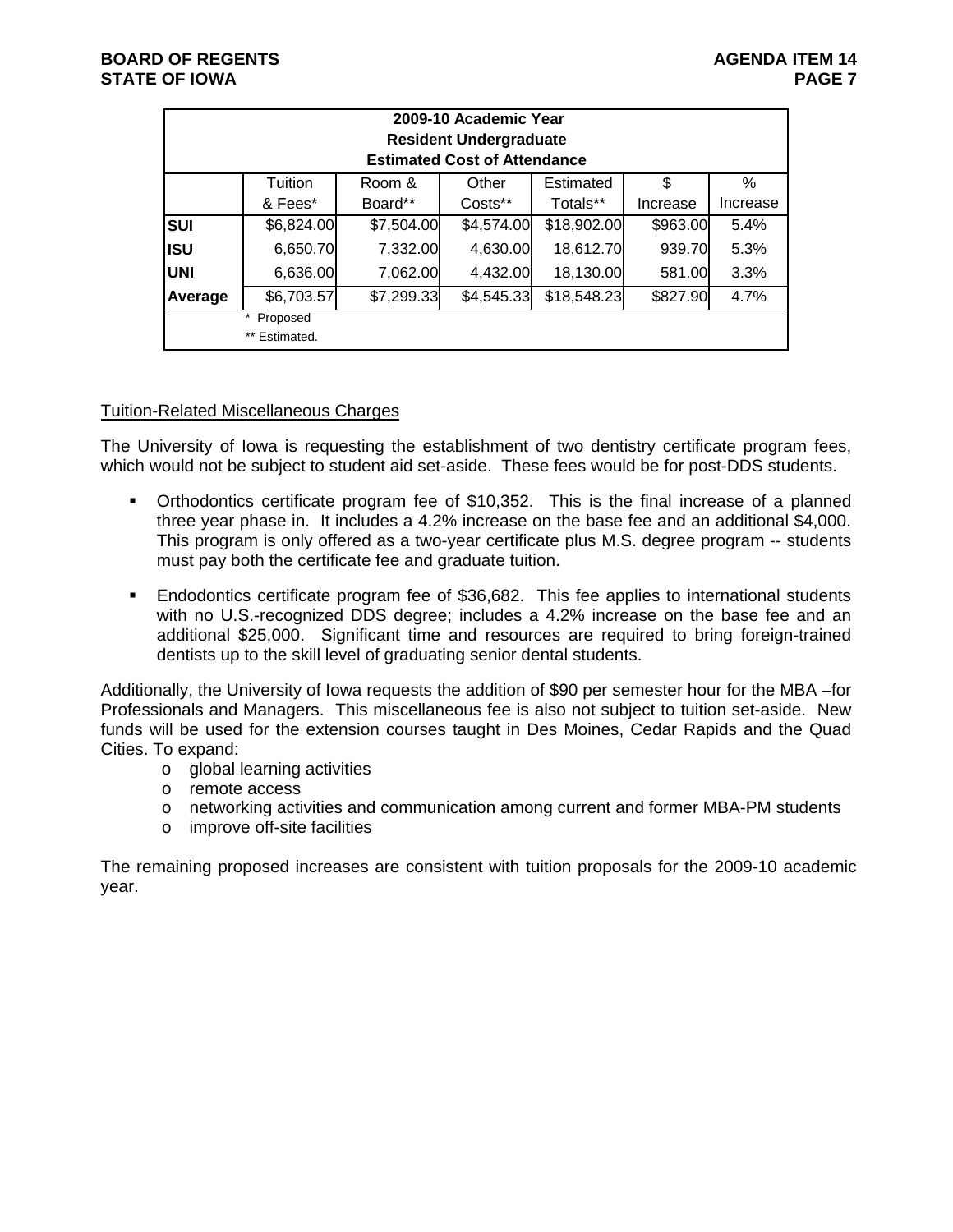# **BOARD OF REGENTS**<br> **BOARD OF REGENTS**<br> **BOARD OF IOWA**<br> **BOARD OF IOWA STATE OF IOWA**

| <b>TUITION-RELATED MISCELLANEOUS CHARGES</b>                           |                   |                     |        |                   |                       |       |                   |                             |       |
|------------------------------------------------------------------------|-------------------|---------------------|--------|-------------------|-----------------------|-------|-------------------|-----------------------------|-------|
| ACTUAL FY 2009 and PROPOSED FY 2010                                    |                   |                     |        |                   |                       |       |                   |                             |       |
|                                                                        |                   | University of Iowa  |        |                   | Iowa State University |       |                   | University of Northern Iowa |       |
| <b>Tuition-Related Miscellaneous Charges</b>                           | Actual<br>FY 2009 | Proposed<br>FY 2010 | % Chg  | Actual<br>FY 2009 | Proposed<br>FY 2010   | % Chg | Actual<br>FY 2009 | Proposed<br>FY 2010         | % Chg |
| Correspondence Study (per semester hour)                               |                   |                     |        |                   |                       |       | \$180             | \$188                       | 4.4%  |
| Extension Courses/Continuing Education (per credit hour)               |                   |                     |        |                   |                       |       |                   |                             |       |
| Undergraduate                                                          | \$232             | \$242               | 4.3%   | \$231             | \$240                 | 3.9%  | \$231             | \$240                       | 3.9%  |
| Graduate                                                               | \$361             | \$381               | 5.5%   | \$359             | \$374                 | 4.2%  | \$359             | \$374                       | 4.2%  |
| <b>MBA Program</b>                                                     | \$510             | \$600               | 17.6%  | \$467             | \$487                 | 4.3%  | \$467             | \$487                       | 4.3%  |
| Executive MBA Program- (entering fall 2008 & fall 2009, 2yr Total)     | \$51,000          | \$51,000            | 0.0%   |                   |                       |       |                   |                             |       |
| RN to BSN Program (off campus only)                                    | \$302             | \$315               | 4.3%   |                   |                       |       |                   |                             |       |
| <b>MSN</b>                                                             | \$538             | \$679               | 26.2%  |                   |                       |       |                   |                             |       |
| College of Public Health (off campus only)                             |                   |                     |        |                   |                       |       |                   |                             |       |
| Undergraduate                                                          | \$300             | \$313               | 4.3%   |                   |                       |       |                   |                             |       |
| Graduate and Other Public Health MS and PhD                            | \$430             | \$448               | 4.2%   |                   |                       |       |                   |                             |       |
| Master of Health Administration                                        | \$625             | \$651               | 4.2%   |                   |                       |       |                   |                             |       |
| Master of Public Health                                                | \$617             | \$643               | 4.2%   |                   |                       |       |                   |                             |       |
| Hospital Certificate Technology Programs (per year)                    | \$891             | \$928               | 4.2%   |                   |                       |       |                   |                             |       |
| Endodontics Certificate (per year)                                     | \$11.211          | \$11.682            | 4.2%   |                   |                       |       |                   |                             |       |
| Endodontics Certificate (per year) - Internatl students with no US DDS | \$11,211          | \$36,682            | 227.2% |                   |                       |       |                   |                             |       |
| Orthodontics Certificate (per year)                                    | \$6,096           | \$10,352            | 69.8%  |                   |                       |       |                   |                             |       |
| Pediatric Dentistry (per year)                                         | \$891             | \$928               | 4.2%   |                   |                       |       |                   |                             |       |
| Periodontics Certificate (per year)                                    | \$3,891           | \$4,054             | 4.2%   |                   |                       |       |                   |                             |       |
| Prosthodontics Certificate-Non-US DDS -internatl students (per year)   | \$5,891           | \$6,138             | 4.2%   |                   |                       |       |                   |                             |       |
| Prosthodontics Certificate-All Other students (per year)               | \$891             | \$928               | 4.2%   |                   |                       |       |                   |                             |       |
| Lakeside Lab (5 weeks)                                                 |                   |                     |        |                   |                       |       |                   |                             |       |
| Undergraduate (per credit hour)                                        | \$232             | \$242               | 4.3%   | \$231             | \$240                 | 3.9%  | \$231             | \$240                       | 3.9%  |
| Graduate (per credit hour)                                             | \$361             | \$381               | 5.5%   | \$359             | \$374                 | 4.2%  | \$359             | \$374                       | 4.2%  |
| Law -- Special 10 Week Summer Session                                  |                   |                     |        |                   |                       |       |                   |                             |       |
| Resident                                                               | \$5.584           | \$6.712             | 20.2%  |                   |                       |       |                   |                             |       |
| Nonresident                                                            | \$11,176          | \$12,616            | 12.9%  |                   |                       |       |                   |                             |       |
| Open Credit (per project)                                              |                   |                     |        |                   |                       |       | \$462             | \$480                       | 3.9%  |
| Workshops/Telecourses (per semester hour)                              |                   |                     |        |                   |                       |       |                   |                             |       |
| Undergraduate                                                          | \$232             | \$242               | 4.3%   | \$231             | \$240                 | 3.9%  | \$231             | \$240                       | 3.9%  |
| Graduate                                                               | \$361             | \$381               | 5.5%   | \$359             | \$374                 | 4.2%  | \$359             | \$374                       | 4.2%  |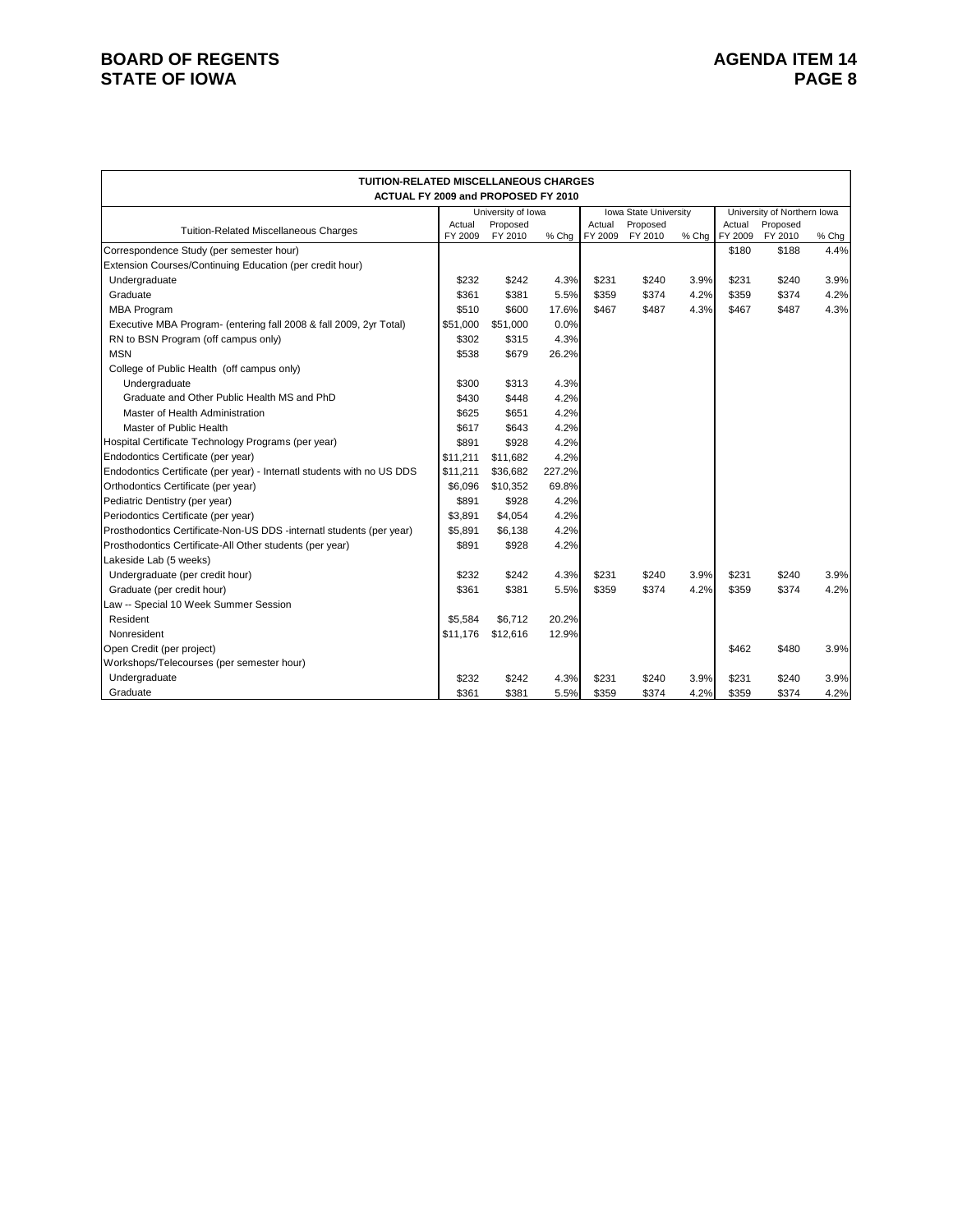|                                                                                                                                                                                            |                                                                                                                                                                                                                                                                                                                                                                                          |              |                       |                                  |                              | Proposed Tuition and Mandatory Fees<br>Academic Year 2009-10<br>Board of Regents, State of lowa |                                                                                                                                                                                         |                       |                                    |                                                                                                                                             |                          |                                                                                     |                                                                                                                                                                                                                                                                                                                                                                                              |                                                                                                                                                                                                                                                                                                                                                                                              |                                       |
|--------------------------------------------------------------------------------------------------------------------------------------------------------------------------------------------|------------------------------------------------------------------------------------------------------------------------------------------------------------------------------------------------------------------------------------------------------------------------------------------------------------------------------------------------------------------------------------------|--------------|-----------------------|----------------------------------|------------------------------|-------------------------------------------------------------------------------------------------|-----------------------------------------------------------------------------------------------------------------------------------------------------------------------------------------|-----------------------|------------------------------------|---------------------------------------------------------------------------------------------------------------------------------------------|--------------------------|-------------------------------------------------------------------------------------|----------------------------------------------------------------------------------------------------------------------------------------------------------------------------------------------------------------------------------------------------------------------------------------------------------------------------------------------------------------------------------------------|----------------------------------------------------------------------------------------------------------------------------------------------------------------------------------------------------------------------------------------------------------------------------------------------------------------------------------------------------------------------------------------------|---------------------------------------|
|                                                                                                                                                                                            | <b>NOILIN</b>                                                                                                                                                                                                                                                                                                                                                                            |              |                       |                                  |                              |                                                                                                 | <b>MANDATORY</b>                                                                                                                                                                        | FEES                  |                                    |                                                                                                                                             |                          |                                                                                     |                                                                                                                                                                                                                                                                                                                                                                                              | w<br>TOTAL                                                                                                                                                                                                                                                                                                                                                                                   |                                       |
|                                                                                                                                                                                            | $FY$ 2010<br>Base<br>Tuition                                                                                                                                                                                                                                                                                                                                                             | Computer     | Health<br>Fee         | Health<br>Facility<br>Fee        | Student<br>Activities<br>Fee | Student<br>Services<br>Fee                                                                      | Student<br>Union<br>Fee                                                                                                                                                                 | Building              | Services<br>Fee<br>Career          | New Arts<br>& Cultural<br>Events<br>త                                                                                                       | New<br>Recreation<br>Fee | Mandatory<br>Total                                                                  | Mandatory<br>Proposed<br>Tuition &                                                                                                                                                                                                                                                                                                                                                           | \$ Increase<br>in Tuition &<br>Mandatory                                                                                                                                                                                                                                                                                                                                                     | Increase In<br>Tuition &<br>Mandatory |
| <b>UNIVERSITY OF IOWA</b>                                                                                                                                                                  |                                                                                                                                                                                                                                                                                                                                                                                          | $\Phi$<br>٩, |                       |                                  |                              |                                                                                                 |                                                                                                                                                                                         | Fee                   |                                    |                                                                                                                                             |                          | Fees                                                                                | Fees                                                                                                                                                                                                                                                                                                                                                                                         | Fees                                                                                                                                                                                                                                                                                                                                                                                         | Fees                                  |
| Undergraduate Resident - Business (upper division)<br>Undergraduate Resident - Business                                                                                                    | 5,782<br>7,344<br>↮                                                                                                                                                                                                                                                                                                                                                                      | 561<br>↮     | 209<br>↮              | 위<br>$\frac{1}{2}$<br>↮          | $\mathbb{S}^3$<br>සි<br>↮    | 의<br>$\theta$                                                                                   | $\frac{8}{20}$<br>108<br>$\leftrightarrow$                                                                                                                                              | 119<br>119<br>↮       | $\frac{5}{2}$<br>$\leftrightarrow$ | $\overline{24}$<br>24<br>$\boldsymbol{\varphi}$                                                                                             |                          | 1,186<br>1,186<br>$\boldsymbol{\varphi}$                                            | 6,968<br>8,530<br>မာမာ                                                                                                                                                                                                                                                                                                                                                                       | 306<br>368<br>$\boldsymbol{\omega}$                                                                                                                                                                                                                                                                                                                                                          | $4.6^{\circ}$<br>$4.5^{\circ}$        |
| Undergraduate Resident - CLAS                                                                                                                                                              | 5,782                                                                                                                                                                                                                                                                                                                                                                                    | 417          | 209                   | 의                                | 63                           | 73                                                                                              | 108                                                                                                                                                                                     | 119                   | $\frac{5}{2}$                      | $\frac{4}{3}$                                                                                                                               |                          | 1,042                                                                               | 6,824                                                                                                                                                                                                                                                                                                                                                                                        | 300                                                                                                                                                                                                                                                                                                                                                                                          | $4.6^{\circ}$                         |
| Undergraduate Resident - Engineering                                                                                                                                                       | 5,782                                                                                                                                                                                                                                                                                                                                                                                    | 611          | 209                   | $\overline{c}$                   | 63                           | 73                                                                                              | 108                                                                                                                                                                                     | 119                   | ę,                                 | $\frac{4}{3}$                                                                                                                               |                          | 236<br>$\overline{\phantom{0}}$                                                     | 7,018                                                                                                                                                                                                                                                                                                                                                                                        | 308                                                                                                                                                                                                                                                                                                                                                                                          | 4.69                                  |
| Undergraduate Resident - Engineering (upper division)                                                                                                                                      | 7,404<br>.782                                                                                                                                                                                                                                                                                                                                                                            | 611          | 209                   | e                                | 63<br>63                     | 73<br>73                                                                                        |                                                                                                                                                                                         | 119<br>119            | 위위                                 | $^{24}$                                                                                                                                     |                          |                                                                                     |                                                                                                                                                                                                                                                                                                                                                                                              | 372                                                                                                                                                                                                                                                                                                                                                                                          | $4.5^{\circ}$                         |
| <u>Undergraduate Resident - Nursing -soph/jr Fall 2009<br/>Undergraduate Resident - Nursing - freshman, seniors</u>                                                                        | 5.782                                                                                                                                                                                                                                                                                                                                                                                    |              | 209                   |                                  | 63                           | 73                                                                                              | $rac{8}{100}$                                                                                                                                                                           | 611                   |                                    | $\frac{24}{4}$                                                                                                                              |                          | $\frac{180}{180}$                                                                   | 8,640<br>8,662<br>6,662                                                                                                                                                                                                                                                                                                                                                                      | 2,293                                                                                                                                                                                                                                                                                                                                                                                        | 36.0°<br>4.6°                         |
| Undergraduate Nonresident - Business                                                                                                                                                       | 21,156                                                                                                                                                                                                                                                                                                                                                                                   |              | $\frac{8}{20}$        | 의의                               | $\frac{3}{63}$               | $\frac{3}{2}$                                                                                   | ခြံခြံခြံခြံခြံခြံခြံ                                                                                                                                                                   | 119                   | 휘리히아  호                            | $\frac{5}{4}$                                                                                                                               |                          | $\frac{1,186}{1,186}$                                                               |                                                                                                                                                                                                                                                                                                                                                                                              | $\frac{1,566}{1,680}$                                                                                                                                                                                                                                                                                                                                                                        |                                       |
| ndergraduate Nonresident - Business (upper division)                                                                                                                                       |                                                                                                                                                                                                                                                                                                                                                                                          |              | 209                   |                                  |                              |                                                                                                 |                                                                                                                                                                                         | $\frac{9}{11}$        |                                    |                                                                                                                                             |                          |                                                                                     |                                                                                                                                                                                                                                                                                                                                                                                              |                                                                                                                                                                                                                                                                                                                                                                                              |                                       |
| <u>Undergraduate Nonresident - CLAS<br/>Undergraduate Nonresident - Engineering<br/>Undergraduate Nonresident - Engineering (upper division)</u>                                           |                                                                                                                                                                                                                                                                                                                                                                                          |              | $\frac{18}{20}$       | ାା                               | ទៀទៀទីទី                     | ត្តនៅដែ                                                                                         |                                                                                                                                                                                         | 위원                    |                                    | $\frac{9}{4}$ $\frac{9}{4}$ $\frac{9}{4}$ $\frac{9}{4}$                                                                                     |                          |                                                                                     |                                                                                                                                                                                                                                                                                                                                                                                              | <b>600 000</b><br> 500 0000<br> - - -  01 00                                                                                                                                                                                                                                                                                                                                                 |                                       |
|                                                                                                                                                                                            |                                                                                                                                                                                                                                                                                                                                                                                          |              |                       | ∣∘                               |                              |                                                                                                 |                                                                                                                                                                                         |                       |                                    |                                                                                                                                             |                          |                                                                                     |                                                                                                                                                                                                                                                                                                                                                                                              |                                                                                                                                                                                                                                                                                                                                                                                              |                                       |
| <u>Undergraduate Nonresident - Nursing soph/jr Fall 2009<br/>Undergraduate Nonresident - Nursing - freshman, seniors</u>                                                                   | 21.156<br>21.156<br>20.31.156<br>20.31.156                                                                                                                                                                                                                                                                                                                                               |              |                       | °                                |                              |                                                                                                 |                                                                                                                                                                                         | $\frac{6}{119}$       |                                    |                                                                                                                                             |                          | အဖြစ်<br>မြစ်မြစ်မြစ်                                                               | 3488822<br>2358822<br>2358822<br>23582                                                                                                                                                                                                                                                                                                                                                       |                                                                                                                                                                                                                                                                                                                                                                                              |                                       |
|                                                                                                                                                                                            |                                                                                                                                                                                                                                                                                                                                                                                          |              |                       |                                  | ී                            |                                                                                                 | $\frac{80}{2}$                                                                                                                                                                          | 119                   |                                    | $\overline{6}$                                                                                                                              |                          | 98                                                                                  |                                                                                                                                                                                                                                                                                                                                                                                              |                                                                                                                                                                                                                                                                                                                                                                                              | ιó                                    |
| Graduate Resident - CLAS                                                                                                                                                                   | 6,840                                                                                                                                                                                                                                                                                                                                                                                    |              | 209                   | $\overline{c}$                   | ြိ                           |                                                                                                 | 108                                                                                                                                                                                     | 119                   |                                    | $\frac{1}{4}$                                                                                                                               |                          | 023                                                                                 | 7.86                                                                                                                                                                                                                                                                                                                                                                                         |                                                                                                                                                                                                                                                                                                                                                                                              |                                       |
| Graduate Resident - Kung<br>Graduate Nonresident<br>Graduate Nonresident                                                                                                                   | $\frac{6!}{6!}\frac{9!}{9!}\frac{9!}{9!}\frac{14}{9!}\frac{1}{14}\frac{1}{14}\frac{1}{14}\frac{1}{14}\frac{1}{14}\frac{1}{14}\frac{1}{14}\frac{1}{14}\frac{1}{14}\frac{1}{14}\frac{1}{14}\frac{1}{14}\frac{1}{14}\frac{1}{14}\frac{1}{14}\frac{1}{14}\frac{1}{14}\frac{1}{14}\frac{1}{14}\frac{1}{14}\frac{1}{14}\frac{1}{14}\frac{1}{14}\frac{1}{14}\frac{1}{14}\frac{1}{14}\frac{1}{1$ |              | 209                   | 의                                | $\frac{3}{6}$                | $\frac{3}{2}$                                                                                   | $rac{108}{108}$                                                                                                                                                                         | $\frac{0}{11}$        |                                    | ╣.                                                                                                                                          |                          | 1260237                                                                             | 8,057                                                                                                                                                                                                                                                                                                                                                                                        |                                                                                                                                                                                                                                                                                                                                                                                              |                                       |
| Graduate Nonresident - CLAS                                                                                                                                                                |                                                                                                                                                                                                                                                                                                                                                                                          |              | 209                   |                                  | <u>ွ</u>                     | 인                                                                                               |                                                                                                                                                                                         |                       |                                    |                                                                                                                                             |                          |                                                                                     |                                                                                                                                                                                                                                                                                                                                                                                              |                                                                                                                                                                                                                                                                                                                                                                                              |                                       |
| raduate Nonresident - Engineering                                                                                                                                                          |                                                                                                                                                                                                                                                                                                                                                                                          |              | 209                   | 의의의의                             | ္မျ                          |                                                                                                 |                                                                                                                                                                                         | <u>이들들이 </u>          |                                    | $\frac{4}{9} \frac{2}{4} \frac{1}{4}$                                                                                                       |                          |                                                                                     | 21,305<br>21,461<br>21,955<br>21,379<br>2011,379<br>2011,379                                                                                                                                                                                                                                                                                                                                 |                                                                                                                                                                                                                                                                                                                                                                                              |                                       |
| Resident<br>Nonreside                                                                                                                                                                      |                                                                                                                                                                                                                                                                                                                                                                                          |              |                       |                                  |                              |                                                                                                 |                                                                                                                                                                                         |                       |                                    |                                                                                                                                             |                          |                                                                                     |                                                                                                                                                                                                                                                                                                                                                                                              |                                                                                                                                                                                                                                                                                                                                                                                              |                                       |
| Residen<br>Master of Accountancy Res<br>Master of Accountancy Non<br>Doctor of Physical Therapy                                                                                            |                                                                                                                                                                                                                                                                                                                                                                                          |              |                       |                                  | စစစစ                         |                                                                                                 | $rac{86}{28}$                                                                                                                                                                           | <b>P1</b>             |                                    | 의의성                                                                                                                                         |                          | <u>ត្តត្រូត្រ</u><br>ត្រូត្រូត្រូ                                                   |                                                                                                                                                                                                                                                                                                                                                                                              |                                                                                                                                                                                                                                                                                                                                                                                              |                                       |
| (entering fall 2009)<br>Doctor of Physical Therapy Resident                                                                                                                                |                                                                                                                                                                                                                                                                                                                                                                                          |              | 209                   | ٥,                               | ြိ                           |                                                                                                 |                                                                                                                                                                                         | 119                   |                                    | $\overline{24}$                                                                                                                             |                          |                                                                                     |                                                                                                                                                                                                                                                                                                                                                                                              |                                                                                                                                                                                                                                                                                                                                                                                              | 16.                                   |
| octor of Physical Therapy Nonresi                                                                                                                                                          | 11,718<br>22,968                                                                                                                                                                                                                                                                                                                                                                         |              | 209                   | ∘                                | ී                            |                                                                                                 | 108                                                                                                                                                                                     | 119                   |                                    | 24                                                                                                                                          |                          | 861                                                                                 | 12,579<br>23,829                                                                                                                                                                                                                                                                                                                                                                             | 1,816<br>1,276                                                                                                                                                                                                                                                                                                                                                                               |                                       |
| Doctor of Physical Therapy Nonresident (entering fall 2009)                                                                                                                                | 24,168                                                                                                                                                                                                                                                                                                                                                                                   |              | 209                   | ៓                                | 3                            | $\frac{3}{2}$                                                                                   |                                                                                                                                                                                         | 119                   |                                    |                                                                                                                                             |                          | 861                                                                                 | 25,029                                                                                                                                                                                                                                                                                                                                                                                       |                                                                                                                                                                                                                                                                                                                                                                                              | 11.0                                  |
| ster of Nursing Programs Res                                                                                                                                                               | 12,204<br>25,268                                                                                                                                                                                                                                                                                                                                                                         |              | $\frac{80}{2}$        | 의의                               | යි                           |                                                                                                 | $rac{108}{108}$                                                                                                                                                                         | 위구                    |                                    |                                                                                                                                             |                          | $\frac{6}{8}$                                                                       | 13,065                                                                                                                                                                                                                                                                                                                                                                                       |                                                                                                                                                                                                                                                                                                                                                                                              |                                       |
| Nonresident<br>aster of Nursing Programs                                                                                                                                                   |                                                                                                                                                                                                                                                                                                                                                                                          |              | 209                   |                                  | 3                            | $\overline{73}$                                                                                 |                                                                                                                                                                                         |                       |                                    | $\frac{4}{2}$ $\frac{4}{2}$ $\frac{4}{2}$                                                                                                   |                          | 861                                                                                 | 26,1                                                                                                                                                                                                                                                                                                                                                                                         | 2,476<br>2,598<br>3,292<br>618                                                                                                                                                                                                                                                                                                                                                               |                                       |
|                                                                                                                                                                                            |                                                                                                                                                                                                                                                                                                                                                                                          |              | 209                   | 의의의                              | 8                            | 79                                                                                              |                                                                                                                                                                                         | 119                   |                                    |                                                                                                                                             |                          | 861                                                                                 |                                                                                                                                                                                                                                                                                                                                                                                              |                                                                                                                                                                                                                                                                                                                                                                                              |                                       |
|                                                                                                                                                                                            |                                                                                                                                                                                                                                                                                                                                                                                          |              |                       |                                  |                              |                                                                                                 |                                                                                                                                                                                         |                       |                                    |                                                                                                                                             |                          |                                                                                     |                                                                                                                                                                                                                                                                                                                                                                                              |                                                                                                                                                                                                                                                                                                                                                                                              |                                       |
| Master of Health Administration Resident<br>Master of Health Administration Nonresident<br>Master of Public Health Nonresident<br>Master of Speech Pathology Resident (prior to fall 2009) | 0.578<br>0.642<br>0.478<br>0.840<br>0.840                                                                                                                                                                                                                                                                                                                                                |              | <u>၁၁၁၁</u><br>၁၃၁၁   | lō                               | ទៀននិ                        | ត្តនៅដែ                                                                                         | $\frac{1}{2}$                                                                                                                                                                           | 휘침들                   |                                    | $\frac{2}{9}$ $\frac{2}{9}$ $\frac{2}{9}$                                                                                                   |                          | <u>နော် မြို့</u>                                                                   | $\frac{1}{2} \frac{1}{2} \frac{1}{2} \frac{1}{2} \frac{1}{2} \frac{1}{2} \frac{1}{2} \frac{1}{2} \frac{1}{2} \frac{1}{2} \frac{1}{2} \frac{1}{2} \frac{1}{2} \frac{1}{2} \frac{1}{2} \frac{1}{2} \frac{1}{2} \frac{1}{2} \frac{1}{2} \frac{1}{2} \frac{1}{2} \frac{1}{2} \frac{1}{2} \frac{1}{2} \frac{1}{2} \frac{1}{2} \frac{1}{2} \frac{1}{2} \frac{1}{2} \frac{1}{2} \frac{1}{2} \frac{$ | $\frac{1}{2} \frac{1}{2} \frac{1}{2} \frac{1}{2} \frac{1}{2} \frac{1}{2} \frac{1}{2} \frac{1}{2} \frac{1}{2} \frac{1}{2} \frac{1}{2} \frac{1}{2} \frac{1}{2} \frac{1}{2} \frac{1}{2} \frac{1}{2} \frac{1}{2} \frac{1}{2} \frac{1}{2} \frac{1}{2} \frac{1}{2} \frac{1}{2} \frac{1}{2} \frac{1}{2} \frac{1}{2} \frac{1}{2} \frac{1}{2} \frac{1}{2} \frac{1}{2} \frac{1}{2} \frac{1}{2} \frac{$ |                                       |
| Master of Speech Pathology Resident (entering fall 2009)                                                                                                                                   | 8,440                                                                                                                                                                                                                                                                                                                                                                                    |              | 209                   | $\overline{0}$                   | 63                           | $\frac{2}{3}$                                                                                   |                                                                                                                                                                                         | 119                   |                                    | 24                                                                                                                                          |                          | 1,023                                                                               |                                                                                                                                                                                                                                                                                                                                                                                              | 2,182                                                                                                                                                                                                                                                                                                                                                                                        | 30.05                                 |
| Master of Speech Pathology Nonresident (prior to fall 2009)                                                                                                                                | 20,444                                                                                                                                                                                                                                                                                                                                                                                   |              | 209                   | $\frac{0}{1}$                    | 63                           | 73                                                                                              | 108                                                                                                                                                                                     | 119                   |                                    | $\overline{2}$                                                                                                                              |                          | 1,023                                                                               | 21,467                                                                                                                                                                                                                                                                                                                                                                                       | 1,304                                                                                                                                                                                                                                                                                                                                                                                        | $6.5^{\circ}$                         |
| Master of Speech Pathology Nonresident (entering fall 2009                                                                                                                                 | 22,044                                                                                                                                                                                                                                                                                                                                                                                   |              | 209                   | $\frac{0}{1}$                    | 63                           | <b>EZ</b>                                                                                       | 108                                                                                                                                                                                     | 119                   |                                    |                                                                                                                                             |                          | 1,023                                                                               | 23,067                                                                                                                                                                                                                                                                                                                                                                                       | 2,904                                                                                                                                                                                                                                                                                                                                                                                        | $14.4^{\circ}$                        |
| Doctor of Audiology Resident(prior to fall 2009)                                                                                                                                           | 6,840                                                                                                                                                                                                                                                                                                                                                                                    |              | 209                   | ٥,                               | 63                           | 73                                                                                              | 108                                                                                                                                                                                     | 119                   |                                    |                                                                                                                                             |                          | 1,023                                                                               | 7,863                                                                                                                                                                                                                                                                                                                                                                                        | 582                                                                                                                                                                                                                                                                                                                                                                                          | $\overline{8}$ .                      |
| Doctor of Audiology Resident(entering fall 2009)                                                                                                                                           | 8,440                                                                                                                                                                                                                                                                                                                                                                                    |              | 209                   | ٥,                               | 63                           | 73                                                                                              | 108                                                                                                                                                                                     | 119                   |                                    |                                                                                                                                             |                          | 1,023                                                                               | 9,463                                                                                                                                                                                                                                                                                                                                                                                        | $\frac{2,182}{1,304}$                                                                                                                                                                                                                                                                                                                                                                        | 30.0                                  |
| Doctor of Audiology Nonresident(prior to fall 2009)<br>Doctor of Audiology Nonresident(entering fall 2009)<br>Doctor of Nursing Practice Resident                                          | 20,444                                                                                                                                                                                                                                                                                                                                                                                   |              | 209<br>802            | °,<br>$\overline{c}$             | ී<br>යි                      | 73<br>62                                                                                        | $\frac{1}{2}$ $\frac{1}{2}$ $\frac{1}{2}$ $\frac{1}{2}$ $\frac{1}{2}$                                                                                                                   | 611<br>611            |                                    | $\frac{1}{2}$ $\frac{1}{2}$ $\frac{1}{2}$ $\frac{1}{2}$ $\frac{1}{2}$ $\frac{1}{2}$ $\frac{1}{2}$ $\frac{1}{2}$ $\frac{1}{2}$ $\frac{1}{2}$ |                          | $\frac{1,023}{1,023}$                                                               | 21,467<br>23,067<br>15,027<br>29,195                                                                                                                                                                                                                                                                                                                                                         | 2,904                                                                                                                                                                                                                                                                                                                                                                                        | 6.5<br>14.4                           |
|                                                                                                                                                                                            | 22,044<br>14,166                                                                                                                                                                                                                                                                                                                                                                         |              | 802                   | ∘                                | යි                           | ٤,                                                                                              |                                                                                                                                                                                         | 011                   |                                    |                                                                                                                                             |                          |                                                                                     |                                                                                                                                                                                                                                                                                                                                                                                              | 808                                                                                                                                                                                                                                                                                                                                                                                          | .<br>ما                               |
| Doctor of Nursing Practice Nonresident                                                                                                                                                     | 28,334                                                                                                                                                                                                                                                                                                                                                                                   |              | 802                   | ∘                                | 63                           | င္လြ                                                                                            |                                                                                                                                                                                         | $\frac{0}{1}$         |                                    |                                                                                                                                             |                          | 861                                                                                 |                                                                                                                                                                                                                                                                                                                                                                                              | 1,560                                                                                                                                                                                                                                                                                                                                                                                        | 5.6                                   |
| ther Public Health MS and PhD Resident                                                                                                                                                     | 6,840                                                                                                                                                                                                                                                                                                                                                                                    |              | 209                   | ē                                | ි                            | 73                                                                                              | 801                                                                                                                                                                                     | 119                   |                                    | $\overline{24}$                                                                                                                             |                          | ,216                                                                                | 8,056                                                                                                                                                                                                                                                                                                                                                                                        | 435                                                                                                                                                                                                                                                                                                                                                                                          | 5.7                                   |
| ther Public Health MS and PhD Nonresident<br>Resident (prior to fall 2009                                                                                                                  | 20,444<br>14,344                                                                                                                                                                                                                                                                                                                                                                         |              | 209                   | ₽<br>$\overline{\circ}$          | ගී<br>යි                     | r3<br>۵                                                                                         | 108<br>$\frac{8}{2}$                                                                                                                                                                    | 119<br>$\frac{9}{1}$  |                                    | 24                                                                                                                                          |                          | ,216<br>861                                                                         | 21,660<br>15,2                                                                                                                                                                                                                                                                                                                                                                               | 818<br>1,15                                                                                                                                                                                                                                                                                                                                                                                  | 5.6<br>ιó                             |
| MBA Resident (entering fall 2009)                                                                                                                                                          | 16,244                                                                                                                                                                                                                                                                                                                                                                                   |              | 209                   | 의                                | 63                           | 52                                                                                              | 801                                                                                                                                                                                     | 119                   |                                    | $\overline{24}$                                                                                                                             |                          | 861                                                                                 | 17,105                                                                                                                                                                                                                                                                                                                                                                                       | 2,718                                                                                                                                                                                                                                                                                                                                                                                        | 18.9                                  |
| MBA Nonresident (prior to fall 2009)                                                                                                                                                       | 26,308                                                                                                                                                                                                                                                                                                                                                                                   |              | 209                   | 의                                | 63                           | $\overline{73}$                                                                                 | 108                                                                                                                                                                                     | $\frac{6}{11}$        |                                    | $\frac{4}{24}$                                                                                                                              |                          | 861                                                                                 | 27,169<br>30,669                                                                                                                                                                                                                                                                                                                                                                             | 1,452                                                                                                                                                                                                                                                                                                                                                                                        | 9.5                                   |
| Dentistry Resident (entering fall 2006)<br>MBA Nonresident (entering fall 2009)                                                                                                            | 29,808<br>24,058                                                                                                                                                                                                                                                                                                                                                                         |              | 209<br>$\frac{8}{20}$ | $\overline{c}$<br>의              | 63<br>3                      | 73<br>೮                                                                                         | 108                                                                                                                                                                                     | 119<br>$\frac{19}{1}$ |                                    |                                                                                                                                             |                          | 861<br>198                                                                          | 819,919                                                                                                                                                                                                                                                                                                                                                                                      | 4,952<br>1,334                                                                                                                                                                                                                                                                                                                                                                               | 19.3                                  |
| Dentistry Resident (entering fall 2007 & 2008)                                                                                                                                             |                                                                                                                                                                                                                                                                                                                                                                                          |              | 209                   |                                  |                              | 73                                                                                              | $\frac{1}{2}$ $\frac{1}{2}$ $\frac{1}{2}$ $\frac{1}{2}$ $\frac{1}{2}$ $\frac{1}{2}$ $\frac{1}{2}$ $\frac{1}{2}$ $\frac{1}{2}$                                                           | 119                   |                                    |                                                                                                                                             |                          |                                                                                     |                                                                                                                                                                                                                                                                                                                                                                                              |                                                                                                                                                                                                                                                                                                                                                                                              |                                       |
| Dentistry Resident (entering fall 2009)                                                                                                                                                    |                                                                                                                                                                                                                                                                                                                                                                                          |              |                       |                                  |                              |                                                                                                 |                                                                                                                                                                                         | 119                   |                                    |                                                                                                                                             |                          |                                                                                     |                                                                                                                                                                                                                                                                                                                                                                                              |                                                                                                                                                                                                                                                                                                                                                                                              |                                       |
| 2008)<br>ŏ                                                                                                                                                                                 |                                                                                                                                                                                                                                                                                                                                                                                          |              |                       |                                  |                              |                                                                                                 |                                                                                                                                                                                         | 611<br>119            |                                    |                                                                                                                                             |                          |                                                                                     |                                                                                                                                                                                                                                                                                                                                                                                              |                                                                                                                                                                                                                                                                                                                                                                                              |                                       |
| Dentistry Nonresident (entering fall 2006)<br>Dentistry Nonresident (entering fall 2007<br>Dentistry Nonresident (entering fall 2009)                                                      | 27,326<br>30,3266<br>30,3266<br>49,536<br>49,746                                                                                                                                                                                                                                                                                                                                         |              |                       | 9999999                          | នានានានានា                   | 7777                                                                                            |                                                                                                                                                                                         | $\frac{9}{11}$        |                                    | $\frac{a}{2}$ $\frac{a}{4}$ $\frac{a}{4}$ $\frac{a}{4}$ $\frac{a}{4}$ $\frac{a}{4}$                                                         |                          | $\frac{5}{8}$ $\frac{5}{8}$ $\frac{5}{8}$ $\frac{5}{8}$ $\frac{5}{8}$ $\frac{5}{8}$ | 08,187<br>08,187<br>08,397<br>08,188<br>08,188                                                                                                                                                                                                                                                                                                                                               | $\begin{array}{l} 1.606 \\ -1.607 \\ -1.608 \\ -1.609 \\ -1.609 \\ -1.609 \\ -1.609 \\ -1.609 \\ -1.609 \\ -1.609 \\ -1.609 \\ -1.609 \\ -1.609 \\ -1.609 \\ -1.609 \\ -1.609 \\ -1.609 \\ -1.609 \\ -1.609 \\ -1.609 \\ -1.609 \\ -1.609 \\ -1.609 \\ -1.609 \\ -1.609 \\ -1.609 \\ -1.609 \\ -1.609 \\ -1.609 \\ -1.609 \\ -1.$                                                            |                                       |
| Residen                                                                                                                                                                                    |                                                                                                                                                                                                                                                                                                                                                                                          |              |                       |                                  |                              | ೮।                                                                                              |                                                                                                                                                                                         | $\frac{5}{11}$        |                                    |                                                                                                                                             |                          |                                                                                     |                                                                                                                                                                                                                                                                                                                                                                                              |                                                                                                                                                                                                                                                                                                                                                                                              |                                       |
| Nonresident                                                                                                                                                                                |                                                                                                                                                                                                                                                                                                                                                                                          |              |                       |                                  |                              |                                                                                                 |                                                                                                                                                                                         |                       |                                    |                                                                                                                                             |                          |                                                                                     |                                                                                                                                                                                                                                                                                                                                                                                              |                                                                                                                                                                                                                                                                                                                                                                                              |                                       |
| Medicine Resident (pre-Fall 2007)<br>Medicine Resident (entering fall 2007, 2008 & 2009)<br>Medicine Nonresident                                                                           |                                                                                                                                                                                                                                                                                                                                                                                          |              | ន្តន្ត្រីន្ត្រី       |                                  |                              |                                                                                                 | <u>이임</u>                                                                                                                                                                               |                       |                                    |                                                                                                                                             |                          |                                                                                     | 24,887<br>27,749<br>43,563                                                                                                                                                                                                                                                                                                                                                                   |                                                                                                                                                                                                                                                                                                                                                                                              |                                       |
|                                                                                                                                                                                            |                                                                                                                                                                                                                                                                                                                                                                                          |              |                       |                                  |                              |                                                                                                 |                                                                                                                                                                                         | $\frac{9}{2}$         |                                    |                                                                                                                                             |                          |                                                                                     |                                                                                                                                                                                                                                                                                                                                                                                              |                                                                                                                                                                                                                                                                                                                                                                                              |                                       |
| ician Assistant - Resident - prior to fall 2009<br>Ician Assistant - Resident (entering fall 2009                                                                                          | 24,026<br>26,888<br>42,702<br>11,168                                                                                                                                                                                                                                                                                                                                                     |              |                       | $\subseteq$                      | នានានានាន                    | ដ្ឋដ្ឋដ្ឋ                                                                                       |                                                                                                                                                                                         | 119                   |                                    | <u> 지식의 의 의 의 의 의</u>                                                                                                                       |                          | នីន្ទ្រីន្ទ្រីន្ទ្រីន្ទ្រី                                                          |                                                                                                                                                                                                                                                                                                                                                                                              |                                                                                                                                                                                                                                                                                                                                                                                              | ျဖဴကြကြကြ                             |
|                                                                                                                                                                                            | $\begin{array}{c}\n 11,168 \\ \hline\n 23,232 \\ \hline\n 24,232\n \end{array}$                                                                                                                                                                                                                                                                                                          |              | 209<br>209            | $\overline{c}$                   |                              |                                                                                                 | $\begin{array}{ c c c }\hline \mathbb{S} & \mathbb{S} & \mathbb{S} \\ \hline \mathbb{S} & \mathbb{S} & \mathbb{S} \\ \hline \mathbb{S} & \mathbb{S} & \mathbb{S} \\ \hline \end{array}$ | 119                   |                                    |                                                                                                                                             |                          |                                                                                     | 11,029<br>12,029<br>24,093<br>25,093                                                                                                                                                                                                                                                                                                                                                         |                                                                                                                                                                                                                                                                                                                                                                                              |                                       |
| <u> Physician Assistant -Nonresident - prior to fall 2009</u><br>Physician Assistant -Nonresident (entering fall 2009                                                                      |                                                                                                                                                                                                                                                                                                                                                                                          |              | 209                   | $\overline{0}$<br>$\overline{0}$ | යි                           |                                                                                                 |                                                                                                                                                                                         | 119<br>119            |                                    |                                                                                                                                             |                          |                                                                                     |                                                                                                                                                                                                                                                                                                                                                                                              |                                                                                                                                                                                                                                                                                                                                                                                              | 0.01                                  |
| dent (prior to fall 2007<br>R <sub>es</sub><br>Pharm.D.                                                                                                                                    | 14,616                                                                                                                                                                                                                                                                                                                                                                                   |              |                       | O,                               | 3                            |                                                                                                 | 108                                                                                                                                                                                     | 119                   |                                    |                                                                                                                                             |                          | 184                                                                                 | $\sqrt{5}$                                                                                                                                                                                                                                                                                                                                                                                   |                                                                                                                                                                                                                                                                                                                                                                                              |                                       |
| ", 2008, 2009)<br>Pharm. D. Resident  (entering fall 2007, .<br>Pharm. D. Nonresident (prior to fall 2007)                                                                                 | 17,886<br>32,252                                                                                                                                                                                                                                                                                                                                                                         |              | $\frac{8}{200}$       | $20 - 12$                        | $\frac{63}{6}$               | 73                                                                                              | $\frac{801}{100}$                                                                                                                                                                       | 119                   |                                    | $\frac{24}{4}$                                                                                                                              |                          | $\frac{1,184}{1,184}$                                                               | 19,070<br>33,436                                                                                                                                                                                                                                                                                                                                                                             | $\frac{1,020}{1,782}$                                                                                                                                                                                                                                                                                                                                                                        | ة چ<br>¤ا¤                            |
|                                                                                                                                                                                            |                                                                                                                                                                                                                                                                                                                                                                                          |              |                       |                                  |                              |                                                                                                 |                                                                                                                                                                                         | 119                   |                                    |                                                                                                                                             |                          |                                                                                     |                                                                                                                                                                                                                                                                                                                                                                                              |                                                                                                                                                                                                                                                                                                                                                                                              |                                       |
| Pharm. D. Nonresident (entering fall 2007, 2008,2009)                                                                                                                                      | 33,342                                                                                                                                                                                                                                                                                                                                                                                   |              | 209                   | $\frac{0}{1}$                    | 63                           | 73                                                                                              | 108                                                                                                                                                                                     | 119                   |                                    | $\overline{24}$                                                                                                                             |                          | 1,184                                                                               | 34,526                                                                                                                                                                                                                                                                                                                                                                                       | 1,840                                                                                                                                                                                                                                                                                                                                                                                        | 5.6%                                  |

# **BOARD OF REGENTS**<br>STATE OF IOWA **AGENDA ITEM 14 STATE OF IOWA**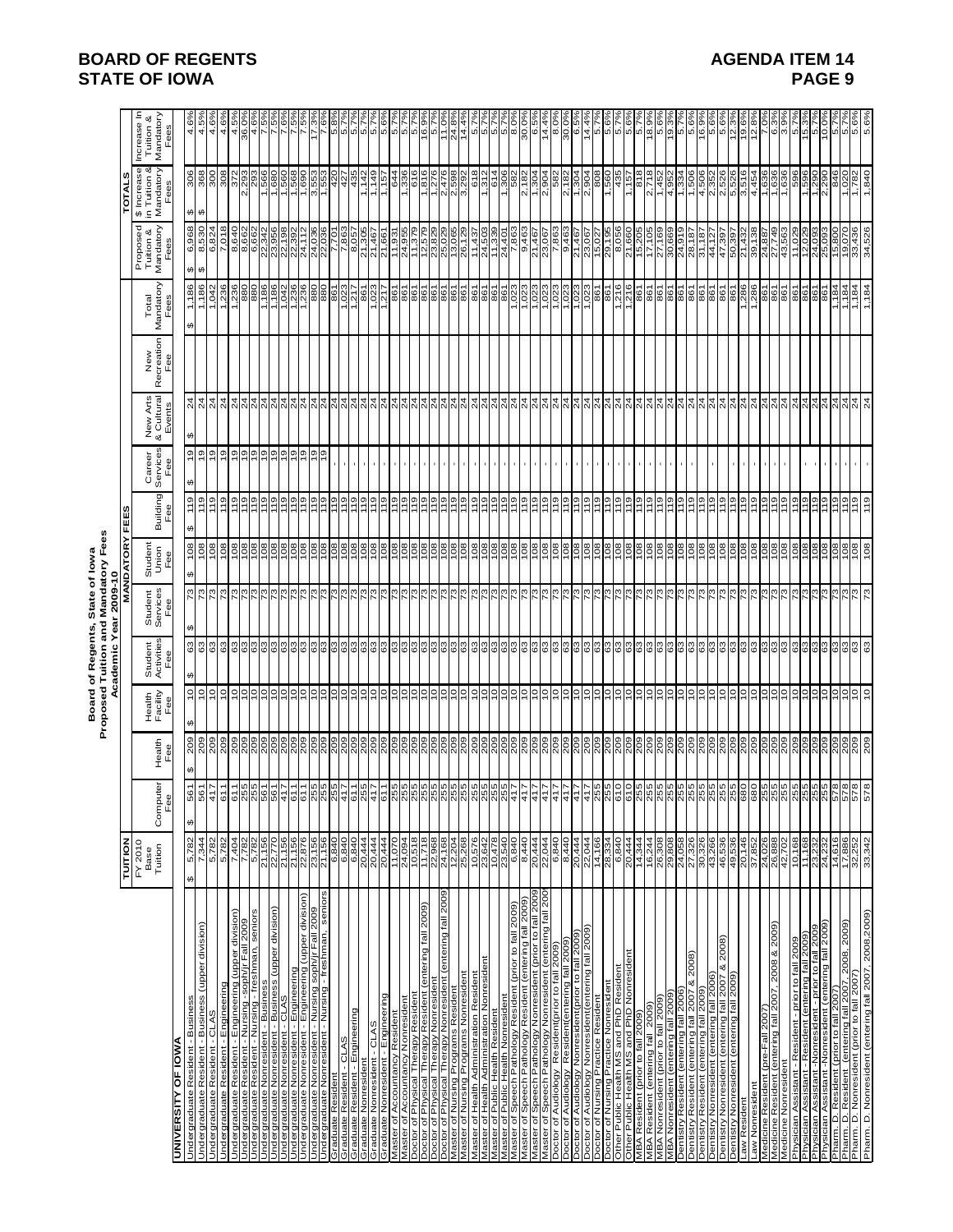|                                                          |                            |                      |                |                                           |                       | Board of Regents, State of lowa                              |                         |                 |                                          |                                  |                   |                    |                                    |                                                 |                                       |
|----------------------------------------------------------|----------------------------|----------------------|----------------|-------------------------------------------|-----------------------|--------------------------------------------------------------|-------------------------|-----------------|------------------------------------------|----------------------------------|-------------------|--------------------|------------------------------------|-------------------------------------------------|---------------------------------------|
|                                                          |                            |                      |                |                                           |                       | Proposed Tuition and Mandatory Fees<br>Academic Year 2009-10 |                         |                 |                                          |                                  |                   |                    |                                    |                                                 |                                       |
|                                                          | TUITION                    |                      |                |                                           |                       |                                                              | <b>MANDATORY FEES</b>   |                 |                                          |                                  |                   |                    |                                    | <b>TOTALS</b>                                   |                                       |
|                                                          | FY 2010<br>Base<br>Tuition | pmputer<br>Fee<br>රි | Health<br>Fee  | Facility<br>Health<br>Fee                 | Activities<br>Student | <b>Services</b><br>Student                                   | Student<br>Union<br>Fee |                 | Building Services  <br>Fee Fee<br>Career | & Cultural<br>Events<br>New Arts | Recreation<br>New | Mandatory<br>Total | Mandatory<br>Proposed<br>Tuition & | \$ Increase<br><b>Mandatory</b><br>in Tuition & | Increase In<br>Mandatory<br>Tuition & |
| OWA STATE UNIVERSITY                                     |                            |                      |                |                                           | Fee                   | Fee                                                          |                         |                 |                                          |                                  | Fee               | Fees               | Fees                               | Fees                                            | Fees                                  |
| <b>Indergraduate Resident</b>                            | 5,756<br>ക                 | 230<br>ഗ             | 196<br>ക       | $\frac{6}{5}$<br>↮                        | 67.70<br>ക            | \$170.20                                                     | ⊷                       | 81.50<br>ക      |                                          |                                  | 133.30<br>↮       | 894.70<br>ക        | \$6,650.70                         | 291<br>ഗ                                        | 4.6%                                  |
| Jndergraduate Resident - Business                        | 5,756                      | 270                  | 196            | 9                                         | 67.70                 | 170.20                                                       |                         | 81.50           |                                          |                                  | 133.30            | 934.70             | 6,690.70                           | 291                                             | 4.5%                                  |
| Jndergraduate Resident - Business - upper division       | 6,256                      | 270                  |                | $\widetilde{\mathfrak{S}}$                | 67.70                 | 170.20                                                       |                         | 81.50           |                                          |                                  | 133.30            | 934.70             | 7,190.70                           | 161                                             | 12.4%                                 |
| Indergraduate Resident - Engineering (lower division)    | 5,756                      | \$                   | $rac{36}{196}$ | $\frac{9}{2}$                             | 67.70                 | 170.20                                                       |                         | 81.50           |                                          |                                  | 133.30            | 1,110.70           | 6,866.70                           | 296                                             | 4.5%                                  |
| Indergraduate Resident - Engineering (upper division)    | 7,630                      | 446                  | 196            | $\frac{1}{2}$                             | 67.70                 | 170.20                                                       | $\blacksquare$          | 81.50           |                                          |                                  | 133.30<br>133.30  | 1,110.70           | 8,740.70                           | 612                                             | 7.5%                                  |
| Indergraduate Resident - Comp Science                    | 5,756                      | 446                  |                | $\frac{9}{2}$                             | 67.70                 | 170.20                                                       |                         | 81.50           |                                          |                                  |                   | 1,110.70           | 6,866.70                           | 296                                             | 4.5%                                  |
| ndergraduate Nonresident                                 | 16,976                     | 270                  | 196            | $\frac{1}{2}$                             | 67.70                 | 170.20                                                       | $\blacksquare$          | 81.50           |                                          |                                  | 133.30            | 02'168             | 17,870.70                          | $\frac{5}{2}$                                   | $\frac{3.0\%}{3.0\%}$                 |
| Indergraduate Nonresident - Business                     | 16,976                     |                      |                | 91                                        | 67.70                 | 170.20                                                       |                         | 81.50           |                                          |                                  |                   | 934.70             | 17,910.70                          |                                                 |                                       |
| Indergraduate Nonresident - Business - upper division    | 17,476                     | 270                  | 196            | 9                                         | 67.70                 | 170.20                                                       |                         | 81.50           |                                          |                                  | 133.30            | 934.70             | 18,410.70                          | 021                                             | 5.9%                                  |
| Indergraduate Nonresident - Engineering (lower division) | 16,976                     | 446                  | 196            | $\mathfrak{S}$                            | 67.70                 | 170.20                                                       |                         | 81.50           |                                          |                                  | 133.30<br>133.30  | 1,110.70           | 18,086.70                          | ន្លន្ត្រូន្ត្រូ                                 | 3.0%                                  |
| Indergraduate Nonresident - Engineering (upper division) | 18,812                     | 446                  | 196            | $\frac{9}{2}$                             | 67.70                 | 170.20                                                       |                         | 81.50           |                                          |                                  |                   | 1,110.70           | 19,922.70                          |                                                 | 4.3%                                  |
| Indergraduate Nonresident - Comp Science                 | 16,976                     | 446                  |                | $\frac{1}{2}$                             | 67.70                 | 170.20                                                       | $\blacksquare$          | 81.50           |                                          |                                  | 133.30            | 1,110.70           | 18,086.70                          |                                                 | 3.0%                                  |
| <b>Graduate Resident</b>                                 | 6,716                      | 184                  | 96             | 91                                        | 07.70                 | 170.20                                                       |                         | 81.50           |                                          |                                  | 133.30            | 848.70             | 7,564.70                           |                                                 | 4.5%                                  |
| Graduate Resident - Business                             | 6,716                      | 224                  | 196            | $\overline{\mathbf{e}}$                   | 67.70                 | 170.20                                                       |                         | 81.50           |                                          |                                  | 133.30            | 888.70             | 7,604.70                           | 329                                             | 4.5%                                  |
| Graduate Resident - Engineering                          | 7,738                      | 446                  | 196            | $\overline{\mathfrak{S}}$                 | 67.70                 | 170.20                                                       |                         | 81.50           |                                          |                                  | 133.30            | 1,110.70           | 8,848.70                           | 856                                             | 10.7%                                 |
| Graduate Resident - Comp Science                         | 6,716                      | 446                  | 196            | $\stackrel{\textstyle\circ}{\rightarrow}$ | 67.70                 | 170.20                                                       |                         | 81.50           |                                          |                                  | 133.30            | 1,110.70           | 7,826.70                           | 334                                             | 4.5%                                  |
| Graduate Nonresident                                     | 17,816                     | 184                  | 961            | $\mathfrak{g}$                            | 67.70                 | 170.20                                                       |                         | 81.50           |                                          |                                  | 133.30            | 848.70             | 18,664.70                          | 545                                             | 3.0%                                  |
| <b>Graduate Nonresident - Business</b>                   | 17,816                     | 224                  | 196            | $\overline{\mathbf{e}}$                   | 67.70                 | 170.20                                                       |                         | 81.50           |                                          |                                  | 133.30            | 888.70             | 18,704.70                          | 545                                             | 3.0%                                  |
| Graduate Nonresident - Engineering                       | 18,828                     | 446                  | 196            | $\frac{1}{2}$                             | 67.70                 | 170.20                                                       |                         | 81.50           |                                          |                                  | 133.30            | 1,110.70           | 19,938.70                          | ,062                                            | 5.6%                                  |
| Graduate Nonresident - Comp Science                      | 17,816                     | 446                  | 96             | 9                                         | 67.70                 | 170.20                                                       |                         | 82.00           |                                          |                                  | 133.30            | 1,111.20           | 18,927.20                          | 550                                             | $3.0\%$                               |
| eterinary Medicine Resident                              | 15,682                     | 082                  | 961            | 9)                                        | 67.70                 | 170.20                                                       |                         | 81.50           |                                          |                                  | 133.30            | 894.70             | 16,576.70                          | 691                                             | 4.3%                                  |
| eterinary Medicine Resident - 4th year fall 2009         | 23,181                     | 230                  | 196            | ې                                         | 67.70                 | 170.20                                                       |                         | 82.00           |                                          |                                  | 133.30            | 895.20             | 24,076.20                          | 8,190                                           | 51.6%                                 |
| eterinary Medicine Nonresident                           | 37,260                     | 230                  | 196            | $\frac{6}{5}$                             | 67.70                 | 170.20                                                       |                         | $\frac{80}{20}$ |                                          |                                  | 133.30<br>133.30  | 895.20             | 38,155.20                          | 1,073                                           | 2.9%                                  |
| eterinary Medicine Nonresident - 4th year-fall 2009      | 44,760                     | 230                  | 196            | ې                                         | 67.70                 | 170.20                                                       |                         |                 |                                          |                                  |                   |                    | 45,655.20                          | 8,573                                           | 23.1%                                 |
| <b>JNIVERSITY OF NORTHERN IOWA</b>                       |                            |                      |                |                                           |                       |                                                              |                         |                 |                                          |                                  |                   |                    |                                    |                                                 |                                       |
| <b>Jndergraduate Resident</b>                            | 5,756<br>↮                 | 200<br>↮             | 166            | $\mathbb{S}^2$<br>↮                       | ⇔                     | 215<br>↮                                                     |                         | 235<br>ക        |                                          |                                  | 35<br>↔           | 880.00<br>↮        | \$6,636.00                         | 260                                             | 4.1%                                  |
| Indergraduate Resident - Business - upper division       | 6,256                      | 002                  | 166            | 29                                        |                       | 215                                                          |                         | 235             |                                          |                                  | 35                | 880.00<br>↔        | 7,136.00                           | 760                                             | 11.9%                                 |
| Indergraduate Nonresident                                | 14,020                     | 200                  | 166            | ଅ $\overline{\mathcal{R}}$                |                       | 215                                                          |                         | <b>582</b>      |                                          |                                  | $\frac{25}{25}$   | 880.00<br>↮        | 14,900.00                          | <b>FOS</b>                                      | 2.1%                                  |
| Indergraduate Nonresident - Business - upper division    | 14,520                     | 002                  | 991            |                                           |                       | 215                                                          |                         | 235             |                                          |                                  |                   | 880.00<br>↔        | 15,400.00                          | 804                                             | 5.5%                                  |
| <b>Graduate Resident</b>                                 | 6,716                      | 200                  | 99             | ଅ $ 8 $                                   |                       | 215                                                          |                         | 235             |                                          |                                  | 35                | 880.00<br>↮        | 7,596.00                           | 298                                             | 4.1%                                  |
| Graduate Resident - Business                             | 7,216                      |                      | 166            |                                           |                       | 215                                                          |                         | 235             |                                          |                                  | 35                | 880.00<br>↔        | 8,096.00                           | 862                                             | 10.9%                                 |
| <b>Graduate Nonresident</b>                              | 15,172                     | $\frac{200}{200}$    | 166            | ଅ $\overline{\mathcal{R}}$                |                       | 215                                                          |                         | 235             |                                          |                                  | $\frac{35}{35}$   | 00.088 \$          | 16,052.00                          | $\frac{326}{226}$                               | $2.1\%$<br>5.3%                       |
| Graduate Nonresident - Business                          | 15,672                     |                      | 991            |                                           |                       |                                                              |                         |                 |                                          |                                  |                   |                    |                                    |                                                 |                                       |

# **BOARD OF REGENTS**<br> **BOARD OF REGENTS**<br> **BOARD OF IOWA**<br> **BOARD OF IOWA STATE OF IOWA**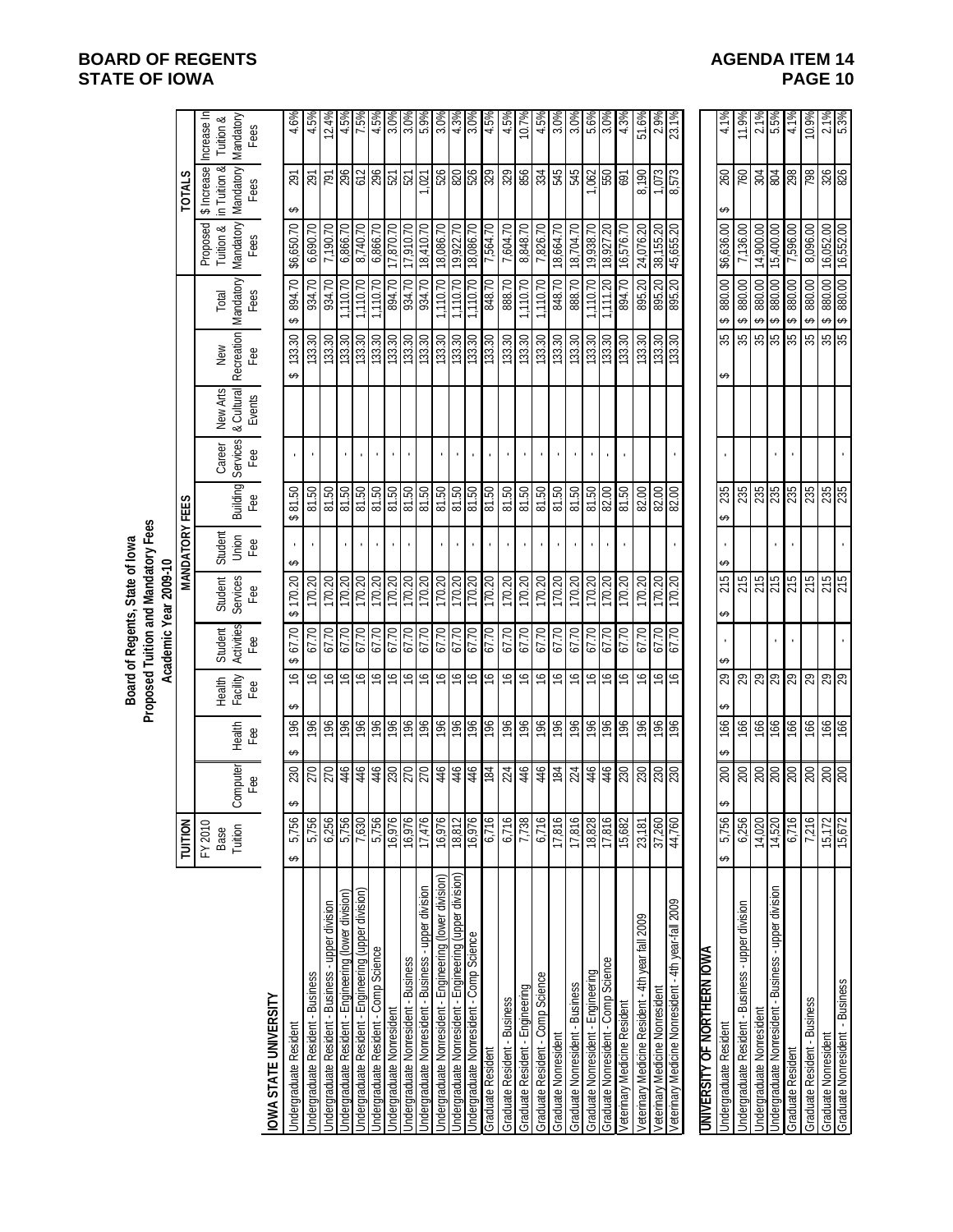# Part-time Tuition and Mandatory Fees

The Regent Policy Manual §8.02A directs that residents and nonresidents be charged the same tuition for 0 to 4 credit hours. A flat rate is charged to students taking 0 to 2 credit hours, with charges for 3 and 4 credits progressively higher but remaining the same for resident and nonresident students. Resident and nonresident rates are different for 5 credit hours and above, with the rate differential based on full-time tuition rates.

The intent of the policy is to encourage enrollment at the Regent universities on a part-time basis. Nonresidents in states bordering Iowa are encouraged to take Regent courses at the graduate study centers, which are located in the Quad Cities, Sioux City, and Council Bluffs.

The proposed 2009-10 part-time tuition rates for resident and nonresident undergraduate and graduate courses at the three universities are consistent with the proposed tuition and mandatory fee rates.

Undergraduate and professional part-time tuition and mandatory fees are based on 12 credit hours, while graduate part-time rates are based on 9 credit hours.

The proposed mandatory fees for part-time students as well as summer semesters are assessed differently among the universities.

Student Health fees – All universities

 Full fee assessed to all students taking 5 or more hours per semester; for SUI, ISU and UNI; no fee assessed to student taking less than 5 credit hours.

Student Health Facility fees

- SUI full fee assessed to all students taking 5 or more hours per semester; no fee assessed to student taking less than 5 credit hours
- ISU full fee assessed to all students regardless of the number of credit hours taken
- UNI full fee assessed to all students taking 5 or more hours per semester; half of the fee assessed for 4 or fewer credit hours

All other mandatory fees

For undergraduate students:

- SUI and ISU assessed at 75% of the full semester rates for 6 through 11 hours and at 50% for less than 6 credit hours
- UNI assessed at 75% of full semester rates for 9 through 11 credit hours, at 50% for 6 through 8 hours, and at 25% for less than 6 hours: exception – Building and Recreation fees assessed at full semester rates to all students taking 5 or more hours per semester and at 50% for less than 5 credit hours

For graduate students:

- SUI assessed at 75% of full semester rates for 4 through 8 hours and 50% for less than 4 credit hours
- ISU assessed at 75% of full semester rates for 5 through 8 hours and 50% for less than 5 credit hours
- UNI assessed at 75% of full semester rates for 7 and 8 hours, 50% for 5 and 6 hours, and 25% for less than 5 credit hours; exception – Building and Recreation fees assessed at full semester rates to all students taking 5 or more hours per semester and at 50% for less than 5 credit hours

Summer school

- SUI & ISU computer fees assessed at full semester rate; maximum of other fees at 50%
- UNI assessed at 75% of the full semester rate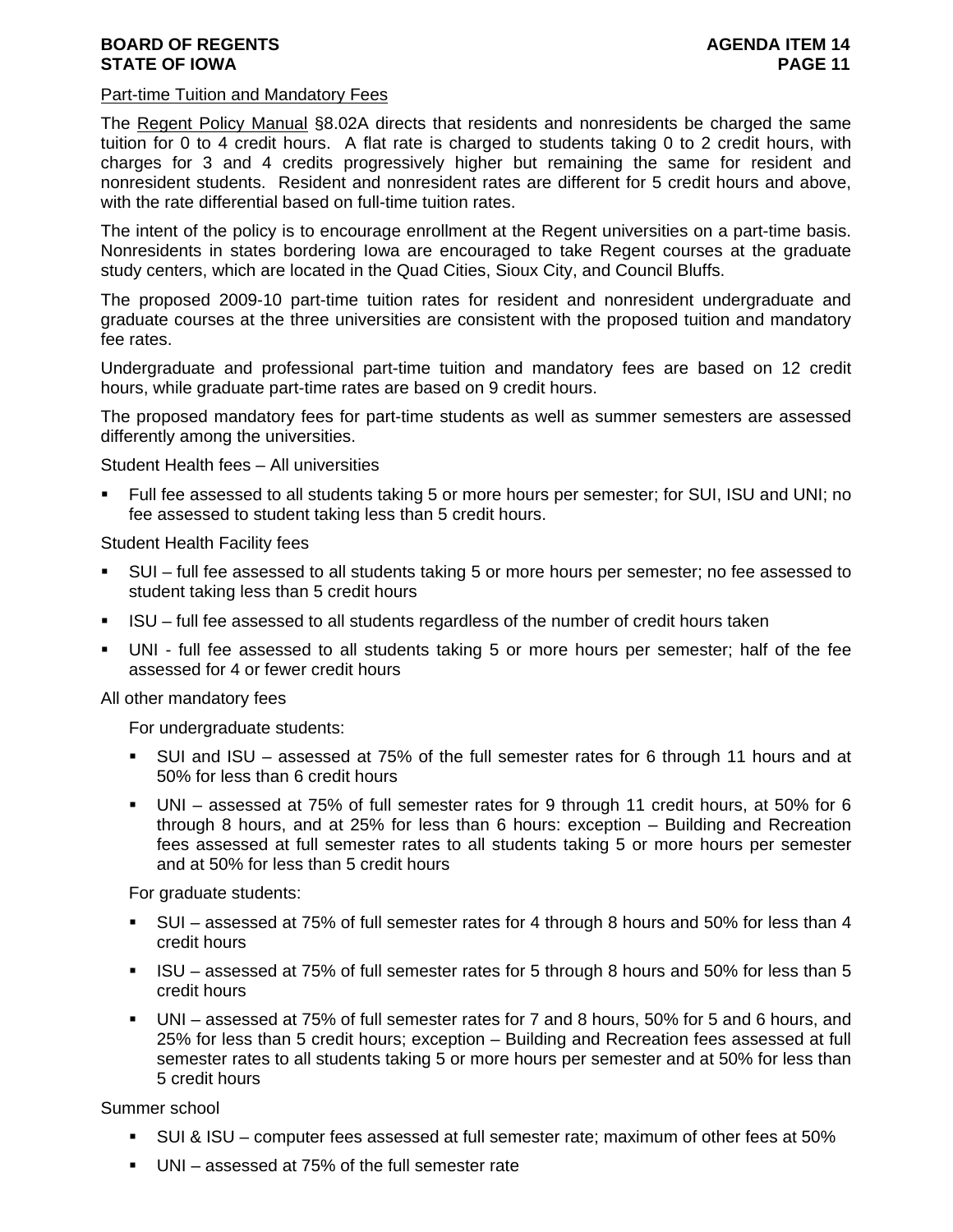#### **Proposed Undergraduate Per Hour Resident Tuition and Mandatory Fees Rates**

|                    |          |            |          |          | Academic Year 2009-10 |          |          |            |          |
|--------------------|----------|------------|----------|----------|-----------------------|----------|----------|------------|----------|
|                    |          | <b>SUI</b> |          |          | <b>ISU</b>            |          |          | UNI        |          |
|                    | Tuition  | Mand, Fees | Total    | Tuition  | Mand, Fees            | Total    | Tuition  | Mand, Fees | Total    |
| 12+ hours<br>(full |          |            |          |          |                       |          |          |            |          |
| semester)          | 2.891.00 | 521.00     | 3,412.00 | 2,878.00 | 447.35                | 3,325.35 | 2,878.00 | 440.00     | 3,318.00 |
| 11 hours           | 2.651.00 | 418.75     | 3.069.75 | 2.640.00 | 362.50                | 3.002.50 | 2.640.00 | 388.25     | 3,028.25 |
| 10 hours           | 2.410.00 | 418.75     | 2,828.75 | 2,400.00 | 362.50                | 2,762.50 | 2,400.00 | 388.25     | 2,788.25 |
| 9 hours            | 2.169.00 | 418.75     | 2.587.75 | 2,160.00 | 362.50                | 2,522.50 | 2,160.00 | 388.25     | 2,548.25 |
| 8 hours            | 1.928.00 | 418.75     | 2.346.75 | 1.920.00 | 362.50                | 2,282.50 | 1.920.00 | 336.25     | 2,256.25 |
| 7 hours            | 1.687.00 | 418.75     | 2.105.75 | 1.680.00 | 362.50                | 2,042.50 | 1,680.00 | 336.25     | 2,016.25 |
| 6 hours            | 1.446.00 | 418.75     | 1.864.75 | 1.440.00 | 362.50                | 1,802.50 | 1,440.00 | 336.25     | 1,776.25 |
| 5 hours            | 1.205.00 | 315.25     | 1.520.25 | 1.200.00 | 277.25                | 1.477.25 | 1.200.00 | 284.50     | 1.484.50 |
| 4 hours            | 964.00   | 205.75     | 1.169.75 | 960.00   | 179.25                | 1,139.25 | 960.00   | 126.75     | 1,086.75 |
| 3 hours            | 723.00   | 205.75     | 928.75   | 720.00   | 179.25                | 899.25   | 720.00   | 126.75     | 846.75   |
| 0-2 hours          | 482.00   | 205.75     | 687.75   | 480.00   | 179.25                | 659.25   | 480.00   | 126.75     | 606.75   |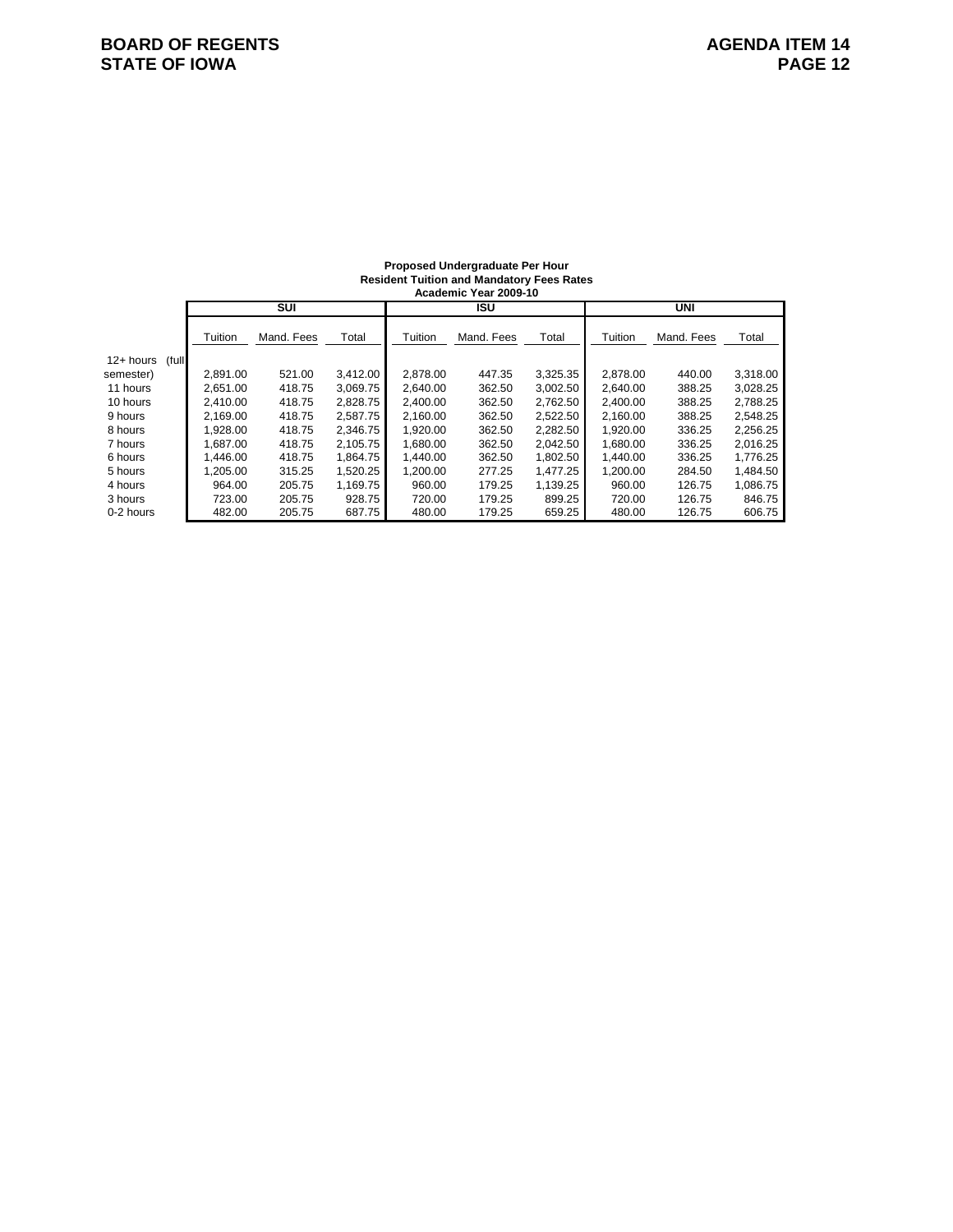# **Additional Information:**

#### Board Tuition Policy

The Board tuition policy includes, in part:

The Board will use, as a benchmark in evaluating tuition and fee increases, an inflationary percentage range of the projected HEPI (Higher Education Price Index) as determined by the University of Iowa's Institute for Economic Research, in consultation with economists at Iowa State University and the University of Northern Iowa.

# Higher Education Price Index

HEPI measures the average relative level in the prices of a fixed market basket of goods and services purchased by colleges and universities through current educational and general expenditures excluding research. HEPI documents inflation affecting the higher education industry, allowing colleges and universities to specifically determine the increase in funding required each year to maintain real investment.

Since the Board determines tuition increases well in advance of the actual expenditure of funds, the Board has utilized inflation projections. The Institute for Economic Research at the University of Iowa prepares these projections, which include a range for HEPI.

|                | <b>HEPI Projections</b>                                        |         |
|----------------|----------------------------------------------------------------|---------|
|                | Range                                                          | Median* |
| <b>FY 2006</b> | $3.4 - 4.5%$                                                   | 5.0%    |
| <b>FY 2007</b> | $4.5 - 5.5%$                                                   | 3.4%    |
| <b>FY 2008</b> | $3.2 - 4.2%$                                                   | 3.6%    |
| <b>FY 2009</b> | $3.2 - 4.5%$                                                   | 3.8%    |
| FY 2010        | $4.2 - 5.6%$                                                   | 4.9%    |
|                | * FY 2006, FY 2007, and FY 2008 include the original projected |         |
|                | range and the actual HEPI rate in the median column.           |         |

# Peer Groups

The following table and those on the next two pages represent comparative analyses with the Board-established peer groups; ten other universities are represented in each of the Regent universities peer comparison groups.

| <b>Tuition and Fees</b>         |         |                             |
|---------------------------------|---------|-----------------------------|
| 2008-09 Academic Year           |         |                             |
|                                 |         | <b>Resident Nonresident</b> |
| <b>University of lowa</b>       | \$6,524 | \$20,638                    |
| SUI Peer Group Average *        | 8,589   | 24,006                      |
| \$ from Peer Group Average      | 2,065   | 3,368                       |
| % of Peer Group Average         | 76.0%   | 86.0%                       |
| <b>Iowa State University</b>    | \$6,360 | \$17,350                    |
| <b>ISU Peer Group Average *</b> | 8,507   | 22,165                      |
| \$ from Peer Group Average      | 2,147   | 4,815                       |
| % of Peer Group Average         | 74.8%   | 78.3%                       |
| University of Northern Iowa     | \$6,376 | \$14,596                    |
| <b>UNI Peer Group Average *</b> | 6,976   | 15,169                      |
| \$ from Peer Group Average      | 600     | 573                         |
| % of Peer Group Average         | 91.4%   | 96.2%                       |

\*Averages exclude Regent institutions.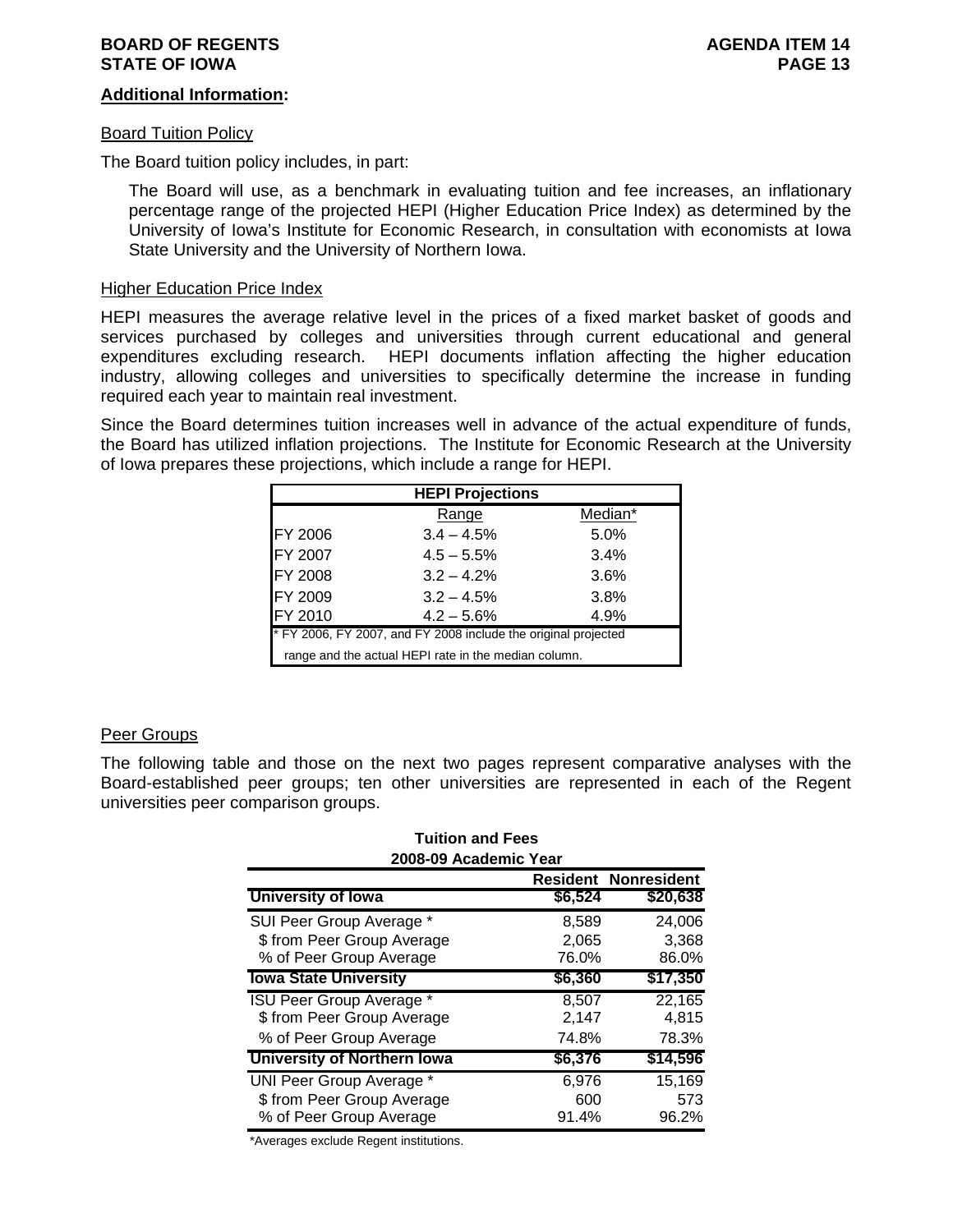# **BOARD OF REGENTS**<br> **BOARD OF REGENTS**<br> **STATE OF IOWA STATE OF IOWA**

# **Peer Group Comparisons of 2008-09 Undergraduate Resident Tuition and Fees**





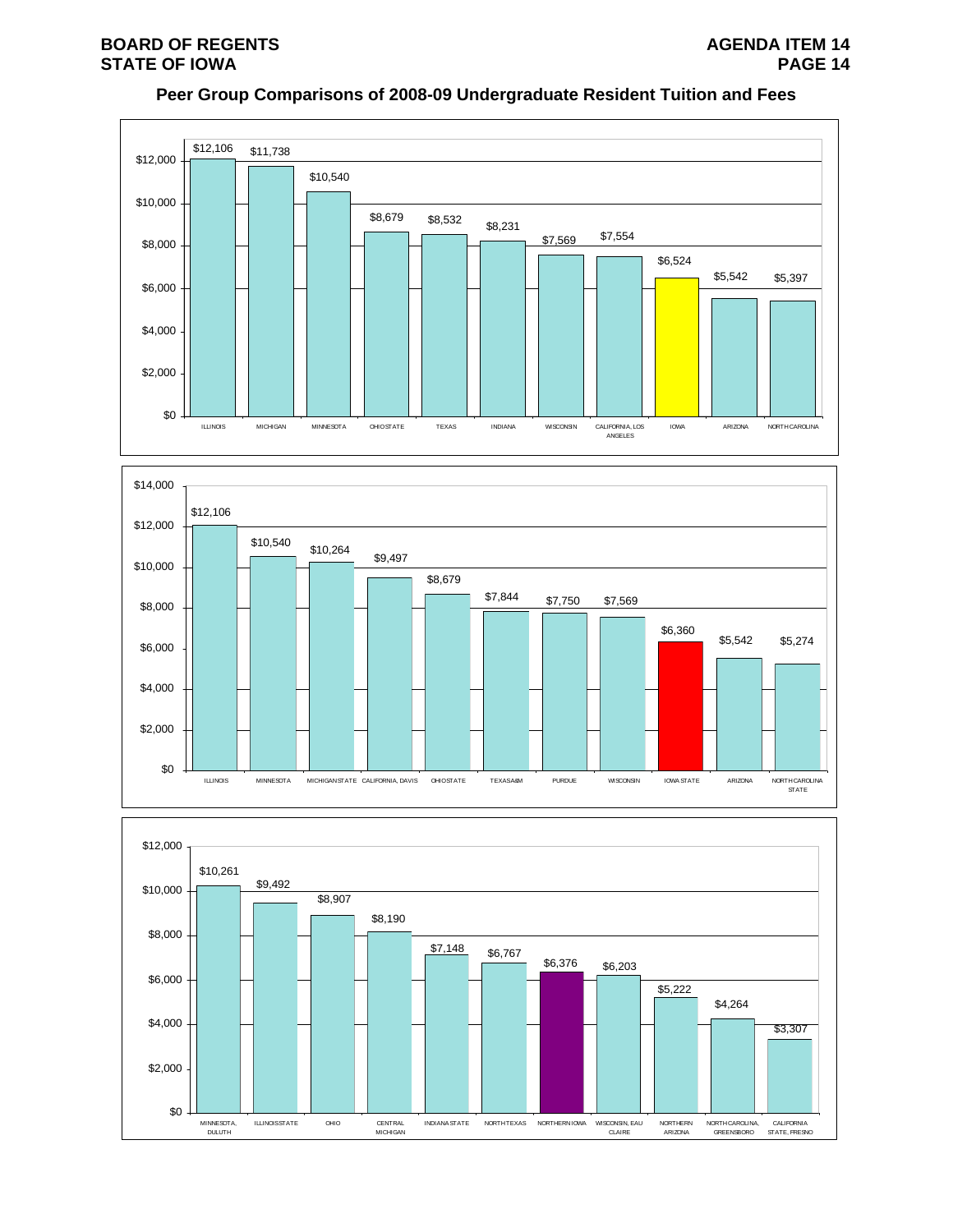# **Peer Group Comparisons of 2008-09 Undergraduate Nonresident Tuition and Fees**